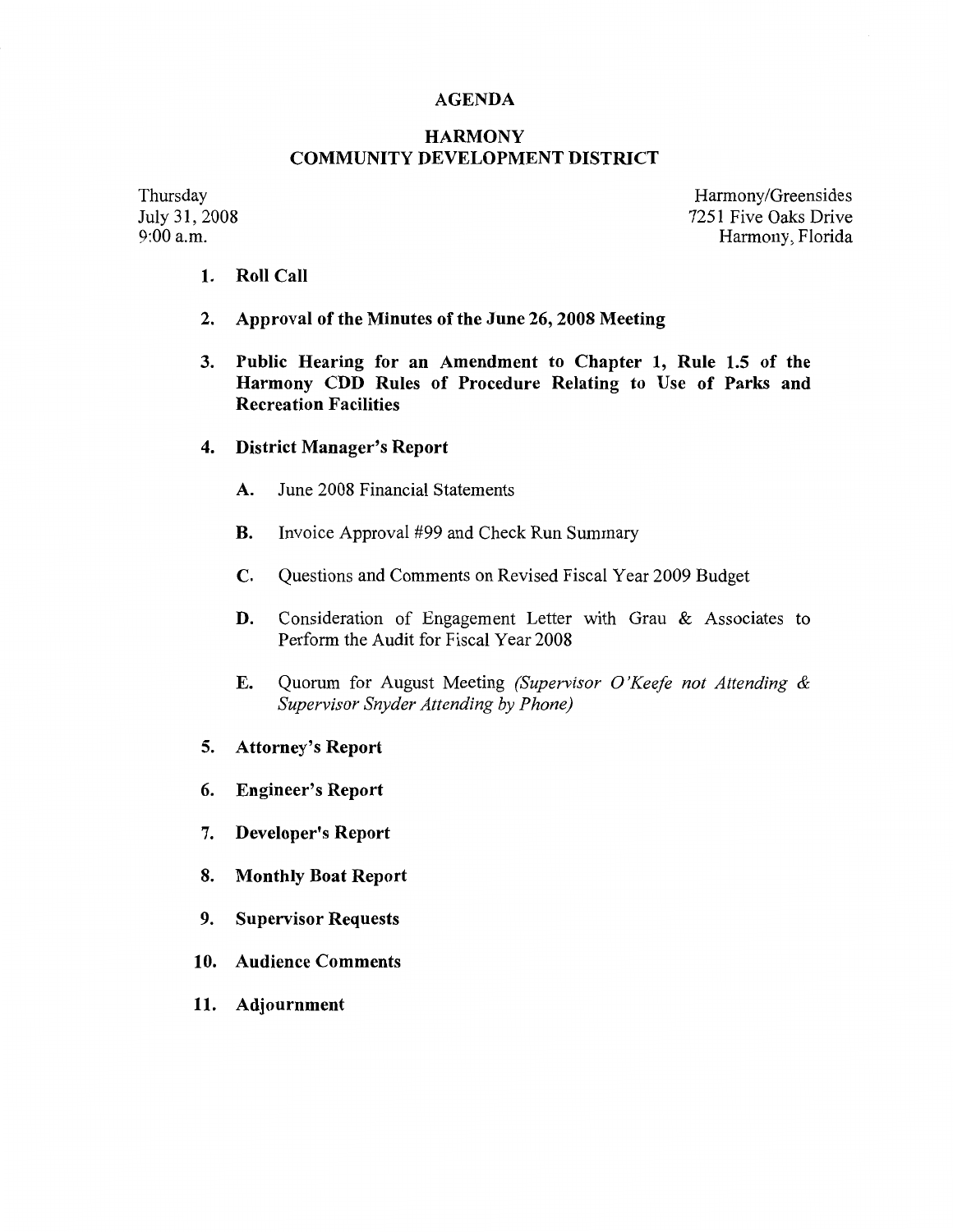# **MINUTES OF MEETING HARMONY COMMUNITY DEVELOPMENT DISTRICT**

The regular meeting of the Board of Supervisors of the Harmony Community Development District was held Thursday, June 26, 2008, at 9:00 a.m. at 7251 Five Oaks Drive, Harmony, Florida.

Present and constituting a quorum were:

| Greg Golgowski | Vice Chairman |  |  |
|----------------|---------------|--|--|
| James O'Keefe  | Supervisor    |  |  |
| Ken Peach      | Supervisor    |  |  |
| Nancy Snyder   | Supervisor    |  |  |
|                |               |  |  |

Also present were:

| Gary Moyer                          | Manager: Moyer Management Group          |
|-------------------------------------|------------------------------------------|
| Tim Qualls                          | Attorney: Young, van Assenderp           |
| Rick Gierok                         | Engineer: Miller, Einhouse, Rymer & Boyd |
| Todd Haskett                        | Harmony Development Corporation          |
| Brenda Wright                       | Moyer Management Group                   |
| Residents and members of the public |                                          |

#### **FIRST ORDER OF BUSINESS**

**Roll Call** 

Mr. Golgowski called the meeting to order at 9:00 a.m.

Mr. Golgowski called the roll and stated a quorum was present for the meeting.

| <b>SECOND ORDER OF BUSINESS</b> |  |  |  |  |
|---------------------------------|--|--|--|--|
|---------------------------------|--|--|--|--|

## **SECOND ORDER OF BUSINESS Approval of the Minutes of the May 29, 2008, Regular Meeting and Workshop**

Mr. Golgowski reviewed the minutes of the May 29, 2008, regular meeting and

workshop and asked for any additions, correction, or deletions.

Mr. Moyer stated Mr. O'Keefe should be James instead of William.

On MOTION by Mr. O'Keefe, seconded by Ms. Snyder, with all in favor, approval was given to the minutes of the May 29, 2008 regular meeting and workshop, as amended.

**THIRD ORDER OF BUSINESS Discussion of the Revised Amendment to Chapter 1, Rule 1.5 of the Harmony CDD Rules of Procedure Relating to Use of Parks and Recreation Facilities** 

Mr. Qualls stated I distributed the latest version of the rules to everyone. The main changes include an addition from Mr. Golgowski to include Section 2.8 regarding dogs near the waterways. I also defined Dockmaster very generally, being the person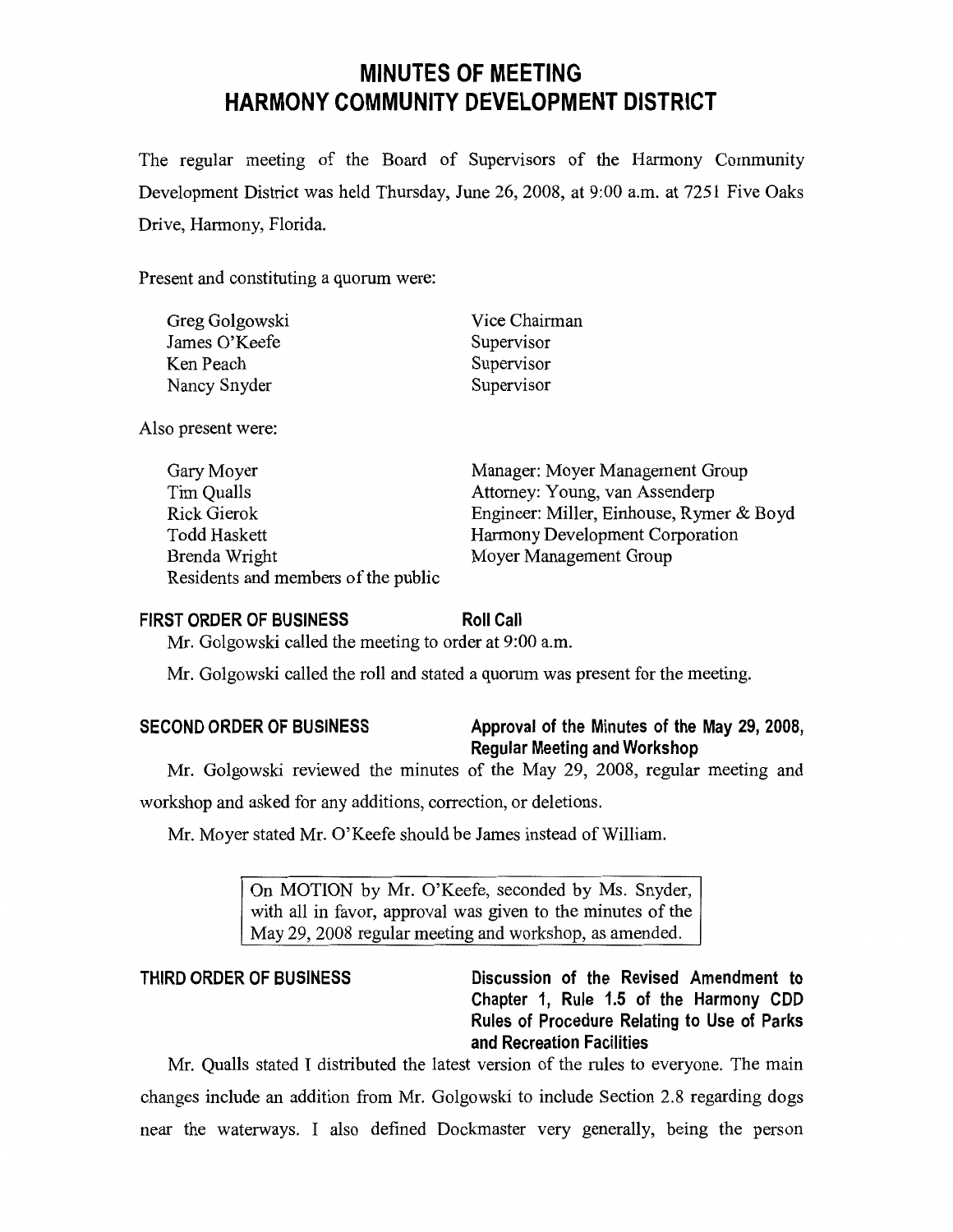responsible for the District's boating facilities. I also added basketball courts to the section that had only soccer and volleyball. The rulemaking hearing is set for the July meeting but we can continue that if we need to. My advice is to get these rules right the first time. Changing them requires readvertising, which means an extra expense for the District. You can email changes and questions to me.

Ms. Snyder asked are these going to be on the website?

Mr. Qualls stated they are on the website.

Ms. Wright stated last month's version is on the website. I will post this version of the rules after the meeting.

Ms. Snyder asked can we also send an e-blast to the residents?

Mr. Haskett stated yes, I will send an e-blast.

Mr. Golgowski stated Section  $4.1(g)$  talks about scaling or jumping fences and (h) deals with following directions given by District staff. Perhaps we should add representatives of the District. Section 4.6 talks about participants and events. These are things that seem to apply for all our parks. Rather than repeating them for each facility, perhaps we can have principles for general use.

Mr. Qualls stated that is a great suggestion, anything we can do to simplify them.

Ms. Kerul Kassel stated there are no fences for that particular facility.

Ms. Snyder asked did we not talk about signage? I talked to some teenagers and asked them to leave because it was after 10:00 p.m. and they said they can be there at anytime and thought it applied just to the pools. I think we need signs someplace.

Mr. Carl Fsadni stated the Sheriff's department said the Statute has to be listed on the signage in order to be enforceable.

Mr. Golgowski stated signage is an implementation of the rules. We need to establish these rules first.

Mr. Qualls stated most park rules cite an ordinance. These will cite the District rules.

Mr. Frank Littler stated we need signage at the pool at Ashley Park because that has become an issue.

Mr. Golgowski stated the rules will apply to all those facilities and there will be signs posted to implement them.

Mr. Littler asked is there a provision being made to further research enforcement procedures?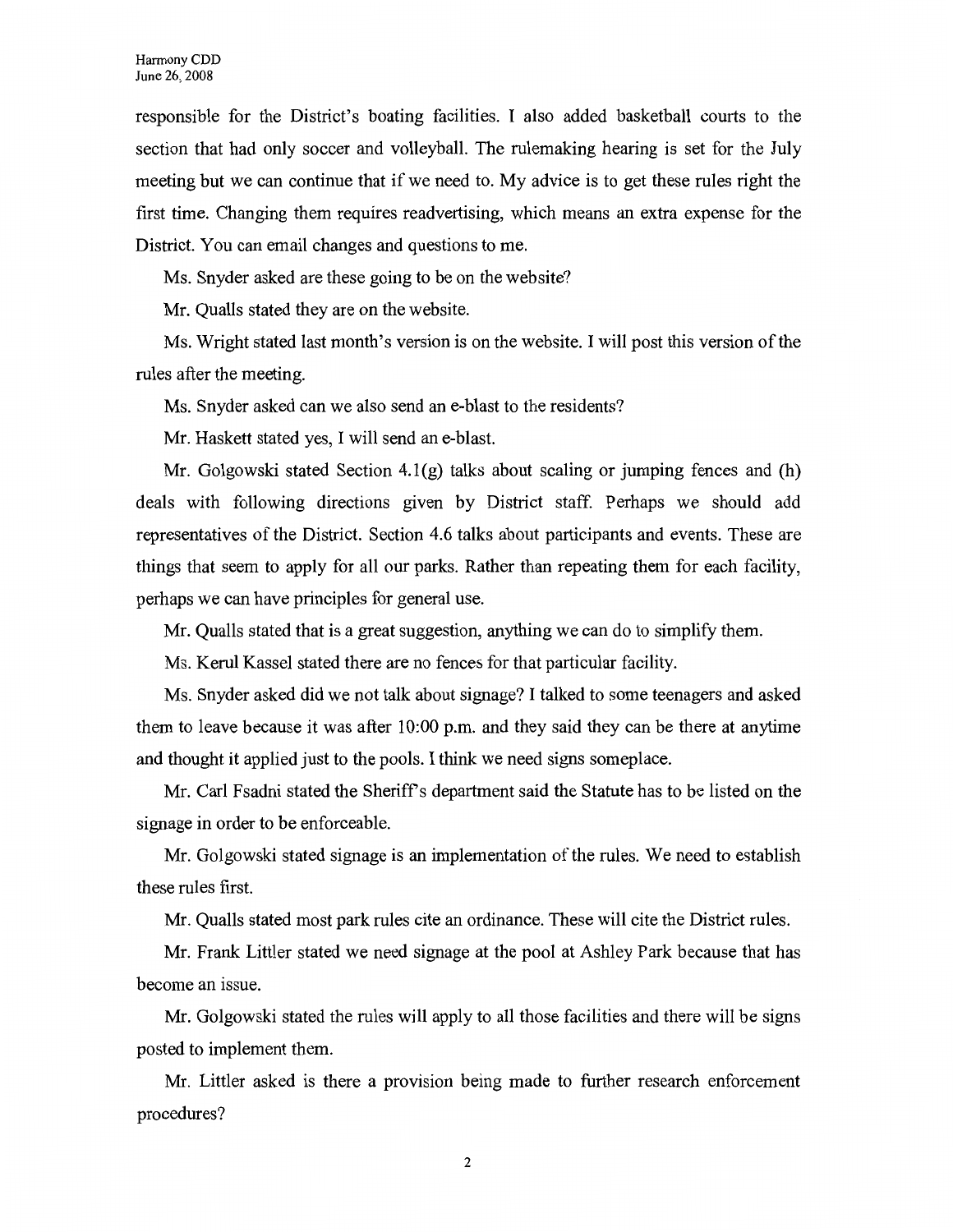Mr. Qualls stated keep in mind that the chief principal by which the District is guided is the District does not have police powers but we can do things to enforce these rules. We can institute fees and other things. We will continually look into that so these rules are as enforceable as possible.

A Resident asked is that a Florida Statute as opposed to a County Statute on signage?

Ms. Kassel stated signage also has to state something so that the County can enforce it.

Ms. Gina McGinnis stated they do not recognize District rules. That is just something we do here.

Mr. Moyer stated it is still a trespass if you are using a District facility without authorization or outside of the guidelines. That is technically considered a trespass and we can enforce a trespass through the Sheriffs office. We will do what we need to for signage so they are enforceable.

Mr. Qualls stated I do want to make clear, however, that pursuant to Chapter 190, Florida Statutes, which is the District's Charter, the District has the power to adopt these rules, so these rules are not just something this group is doing in this room to make everyone feel better. These rules are enforceable pursuant to State Law.

A Resident asked criminally enforceable or civilly enforceable?

Mr. Qualls stated as I indicated, the District has no police power but the District can enforce rules, as long as those rules go toward the District's single purpose, which is the maintenance of the District's infrastructure.

Ms. Kassel stated Section 6.1 indicates that the hours are from dawn to dusk. Some signs say one-half hour after dawn and one-half hour before dusk. I would like to advocate they all be the same time and be before dawn and after dusk. Some people want to go and watch the sunrise. Some of us want to walk our dogs at 6:00 a.m. I understand the need for safety and enforcement but we need to have something that makes these facilities available to residents.

Mr. Moyer stated without objection from the Board, we will change the hours of operation throughout the rules.

Mr. Golgowski stated we will review these rules at least one more time at our meeting next month.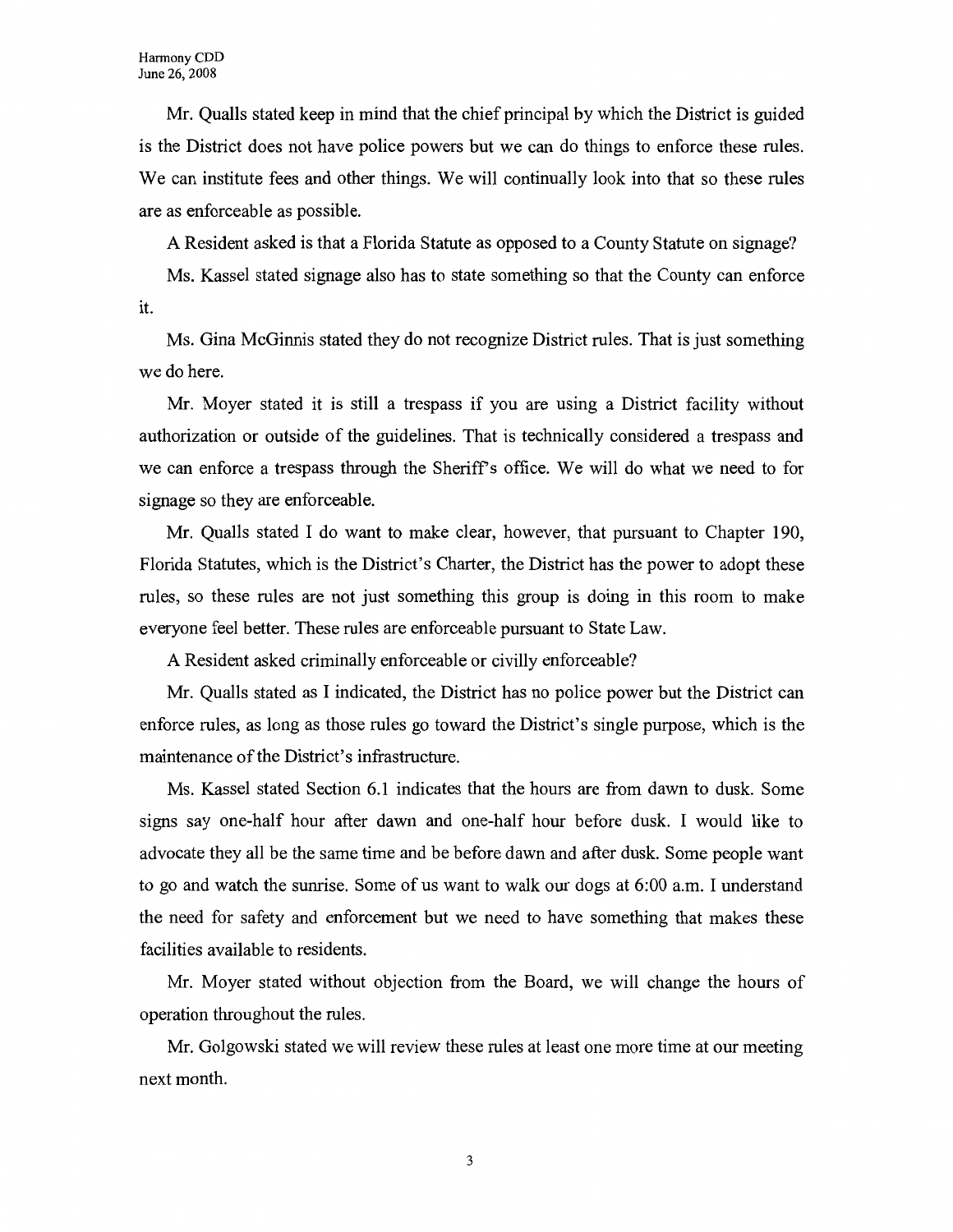## **FOURTH ORDER OF BUSINESS Fiscal Year 2009 Proposed Budget A. Discussion of Fiscal Year 2009 Proposed Budget**

Mr. Moyer stated we presented the budget and had the workshop last month. We scheduled the August meeting as the public hearing to adopt the budget. We put it on the agenda today to entertain questions or comments you have now, since you have had time to look at it. We will include this on the agenda next month as well to give you the same opportunity. If something comes to your attention to discuss, we will give you the opportunity to do that.

## **B. Consideration to Amend Resolution 2008-3 Changing the Time of the Public Hearing**

Mr. Moyer stated you adopted this Resolution last month that set the public hearing at 9:00 a.m. After discussion during the workshop, we decided to change the time to 6:00 pm. So we need formal action to amend the resolution to indicate 6:00 p.m.

> On MOTION by Mr. O'Keefe, seconded by Mr. Peach, with all in favor, approval was given to amend Resolution 2008-3 to change the time of the public hearing to 6:00 p.m.

## **FIFTH ORDER OF BUSINESS**

## **District Manager's Report**

## **A. Financial Statements**

Mr. Moyer reviewed the financial statements, included in the agenda packet and available for public review in the District Office during normal business hours.

## **B. Invoice Approval #98 and Check Run Summary**

Mr. Moyer reviewed the invoices and check summary and requested approval.

Mr. Peach asked how often do we pressure wash?

Mr. Haskett stated they pressure wash twice a year for the various amenities, including the U.S. 192 fence, pavilions, swim clubs, and bathrooms.

Mr. Peach stated the Suntel Communications invoice for the irrigation computer, there was a service change to check the weather station for the computer. Was that for maintenance?

Mr. Golgowski stated the computer that controls irrigation moved recently from one location to another and that required new phone lines to be installed. It was a service call to check out some problems related to that move.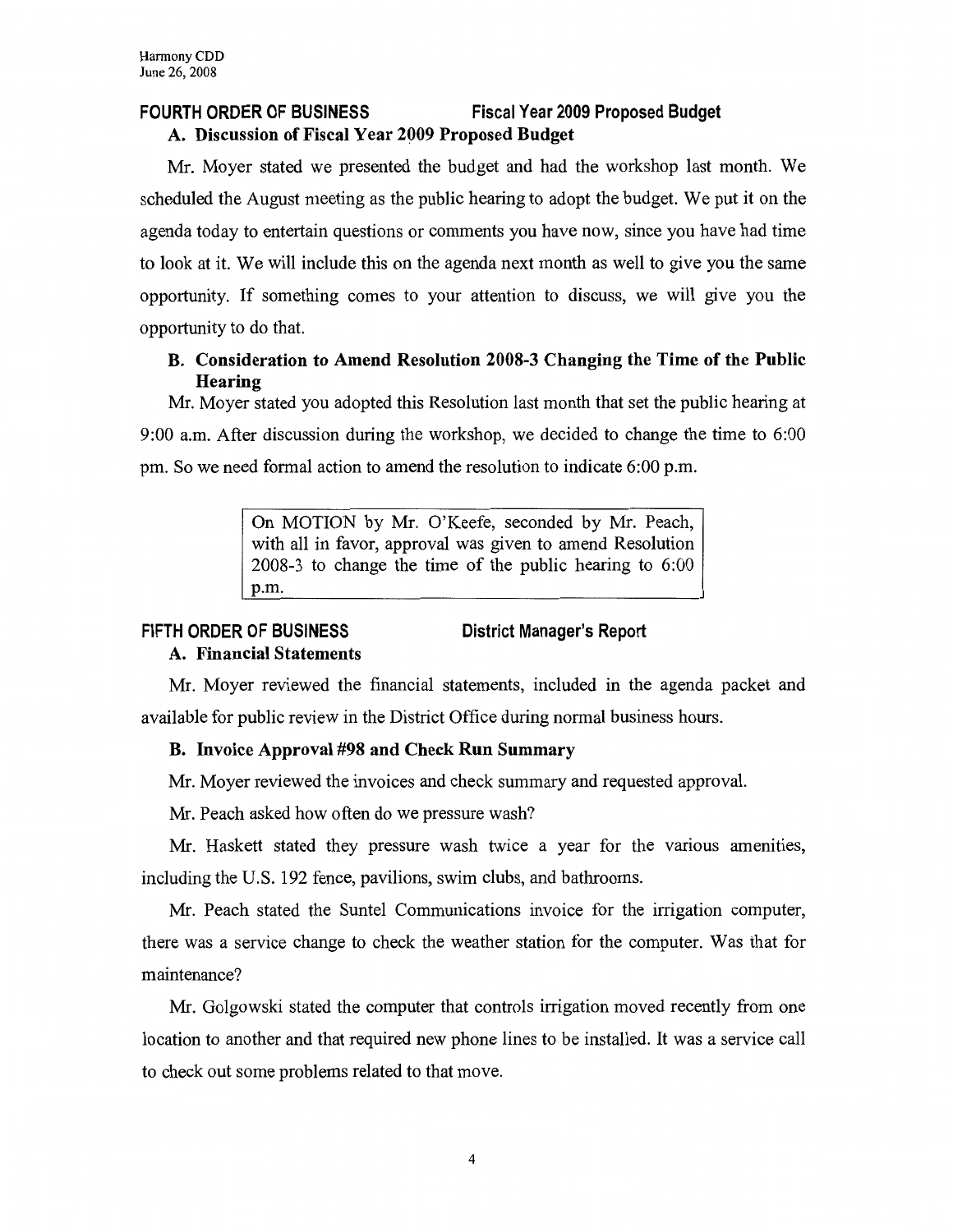On MOTION by Ms. Snyder, seconded by Mr. O'Keefe, with all in favor, approval was given to the financial statements and invoices as presented.

Mr. Moyer stated Mr. Tome provided me with an email indicating activities of the Harmony Development Company related to janitorial services. They are changing companies and in that process, they inquired about the new company, Jan Pro, providing janitorial services for the District for the Lakeshore Park bathrooms and the swim club. They found Jan Pro was willing to do the CDD facilities for \$445 less per month than our current contractor. I suggest we authorize management to terminate the contract with Diamond Cleaning and to enter into a service agreement with Jan Pro. I think the reason for the Development Company pursuing a different option was for better service.

> On MOTION by Mr. O'Keefe, seconded by Mr. Peach, with all in favor, approval was given to terminate the cleaning contract with Diamond Cleaning and to enter into a contract with Jan Pro

#### SIXTH ORDER OF BUSINESS Attorney's Report

There being nothing to report, the next order of business followed.

### **SEVENTH ORDER OF BUSINESS Engineer's Report**

There being nothing to report, the next order of business followed.

### **EIGHTH ORDER OF BUSINESS Developer's Report**

Mr. Haskett stated I would like to request approval to get six additional doggie pots,

the aluminum styles that hold up very well. We have six metal ones that have deteriorated and need to be replaced for a total cost of \$2,100.

> On MOTION by Mr. O'Keefe, seconded by Ms. Snyder, with all in favor, approval was given to purchase six aluminum doggie pots in the amount of \$2,100.

Mr. Haskett stated as one of the residents mentioned, we have had some issues at Ashley Park. The pool gate, which we have had issues with over time, has been damaged again. There is a panic bar so you can press it to get out of the building in the event of a fire or other emergency, which has created a security issue. That needs to be properly addressed. The gates are in an alcove area and my thought is to pull the gates out farther so the residents can see who is at the gates and if someone is jumping over them. I had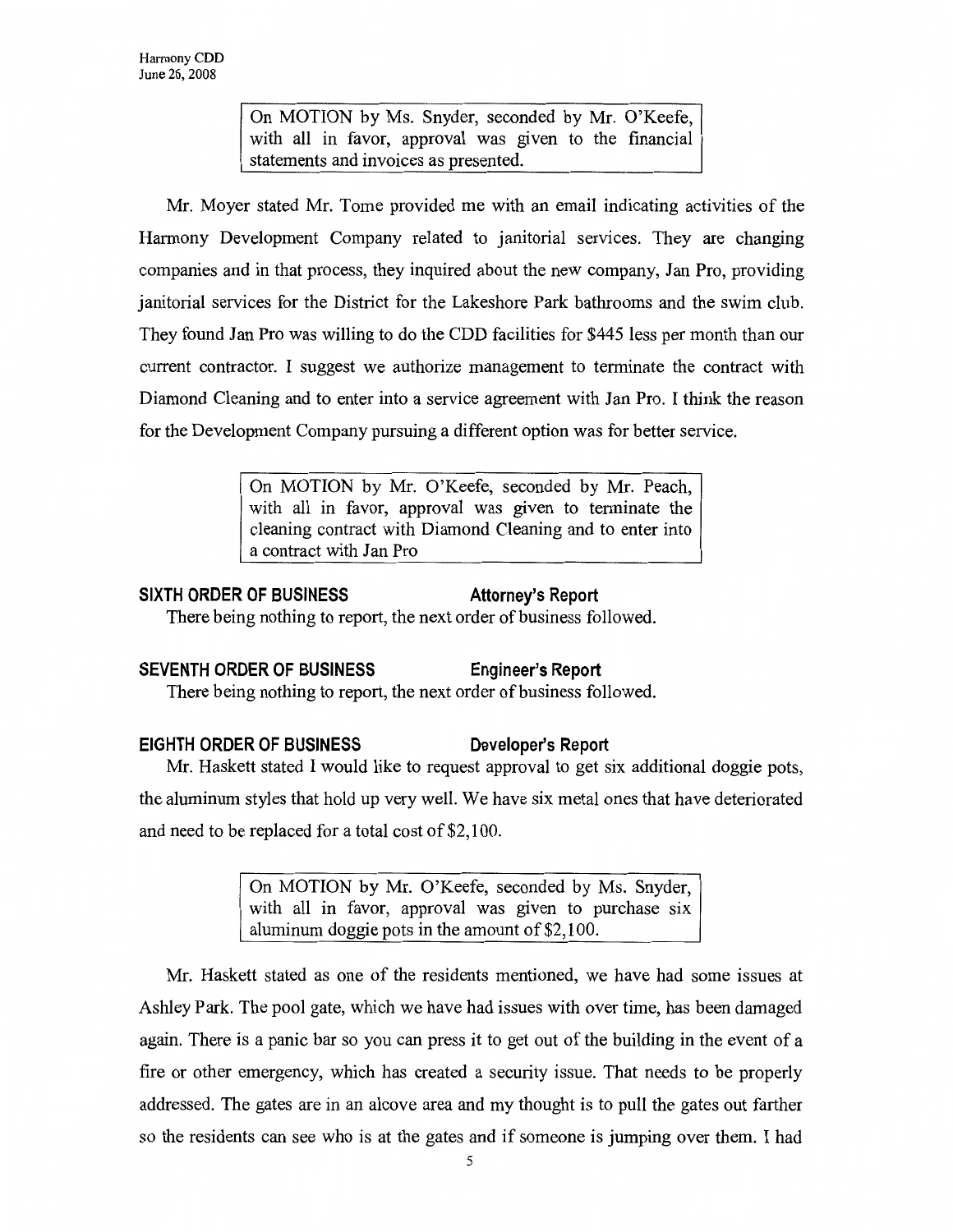one proposal of \$5,400 to move those, which I think is too high. I have more companies coming in to review that and provide proposals. I would like to put in a different style latching device since it will be away from the building, and the need for the panic bar should be eliminated. That was a County requirement during a fire inspection.

Mr. Peach asked how does that affect the video?

Mr. Haskett stated from what we can tell, the teens and pre-teens that are on the video, no one can identify them, which means they are not residents. We are looking into that issue. It mainly occurs at night and in the evenings in conjunction with evening activities at the high school. They like to come to Ashley Park Pool which is interesting because it is surrounded by townhomes.

Ms. Gina McGinnis asked has anyone called the police?

Mr. Frank Littler stated yes, more than once. I recently called them but I do not know if they came or not. I commend you for looking into a solution. If the sheriff would have a periodic patrol, that should get the word out to these kids and I suggest that as an idea to help the situation. The enforcement issues are something that can be tweaked and followed up on by taking names, getting people on record as having been in that situation, and informing parents to get this problem under control. It will continue to be a problem until we get some concentrated enforcement.

**Mr.** Haskett stated once the gate is better secured, it will help. However, it will not keep people from jumping over the fence but that is a different issue than having a gate that does not lock properly.

**Mr.** Peach asked will you have to relocate the camera?

Mr. Haskett stated no, I think they will cover it fine. I would like to relocate one of them so that it is right on the gate itself, rather than looking past the areas.

**Mr.** Carl Fsadni stated if you have IP cameras, some software allows you to put in a window at certain times, so once they go within that window, it triggers the camera and it starts recording. It also alerts whoever is monitoring those cameras that someone has violated the security area.

Mr. Haskett stated our cameras are IP based.

Mr. Fsadni stated many times they have times that it can be set so that whoever is monitoring that, will not have to sift through hours of video.

Mr. Haskett stated the cameras are motion sensitive.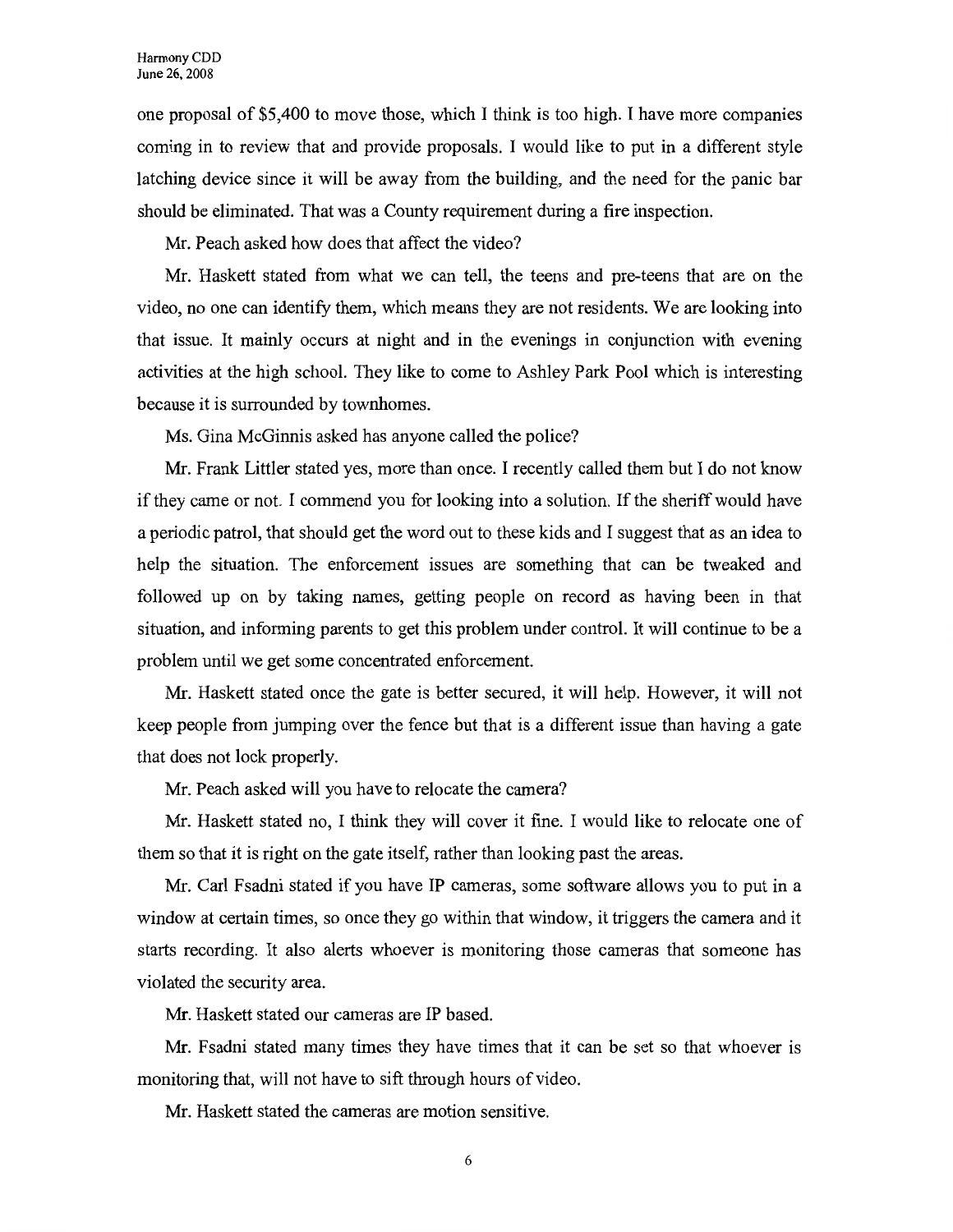Ms. Snyder stated I am on a neighborhood watch committee and we have been encouraged to call police anytime, even if it is daily. There was a car parked outside my house and the GPS was stolen between midnight and 7:00 a.m.

Mr. Golgowski stated we also have bicycle patrols during the day.

#### **NINTH ORDER OF BUSINESS Monthly Boat Report**

Mr. Golgowski reviewed the monthly boat report as contained in the agenda package and is available for public review in the District Office during normal business hours.

Mr. Golgowski stated we had a good storm the week of June 9 which caused damage to the railing at the dock when a tree limb fell on it, but that has since been repaired. It was a minor activity that staff performed. The anchoring posts of the boat docking raft have also been adjusted by the winds and we are looking into the cost of professionally readjusting them. The canopy of the pontoon boat needs to be replaced as a result of wind damage. I distributed a proposal from St. Cloud Welding & Fabrication to reinforce the seating on the 18-foot fishing boat. These are pedestal seats and are being stressed by the weight of our anglers. We want to reinforce the pedestals as well as the deck they are mounted on at a proposed cost of \$729. The proposal includes sales tax but that will not be included in our final cost.

> On MOTION by Mr. Peach, seconded by Ms. Snyder, with all in favor, approval was given to the proposal from St. Cloud Welding & Fabricating to reinforce the seating on the 18-foot boat in the amount of\$729.

Ms. Snyder stated I wonder if we should perhaps consider some shelter for the boats. What happens when a hurricane comes? Do we lose everything?

Mr. Golgowski stated in the past when we have had advanced warning, we moved them to the end of the canal at the far end of the lake that has some shelter. They have weathered the storms well from there. This storm took us by surprise and was a north wind with gusts to 60 mph, which hit the dock head on. We discussed a revised practice for scheduling boat reservations. The concept is to use the services of the District Office to receive reservations during weekday business hours and perhaps have the Dockmaster or his assistant on duty on weekends to take any walk ins and check boats in and out and perform other tasks around the dock. It may require a budget adjustment if we need to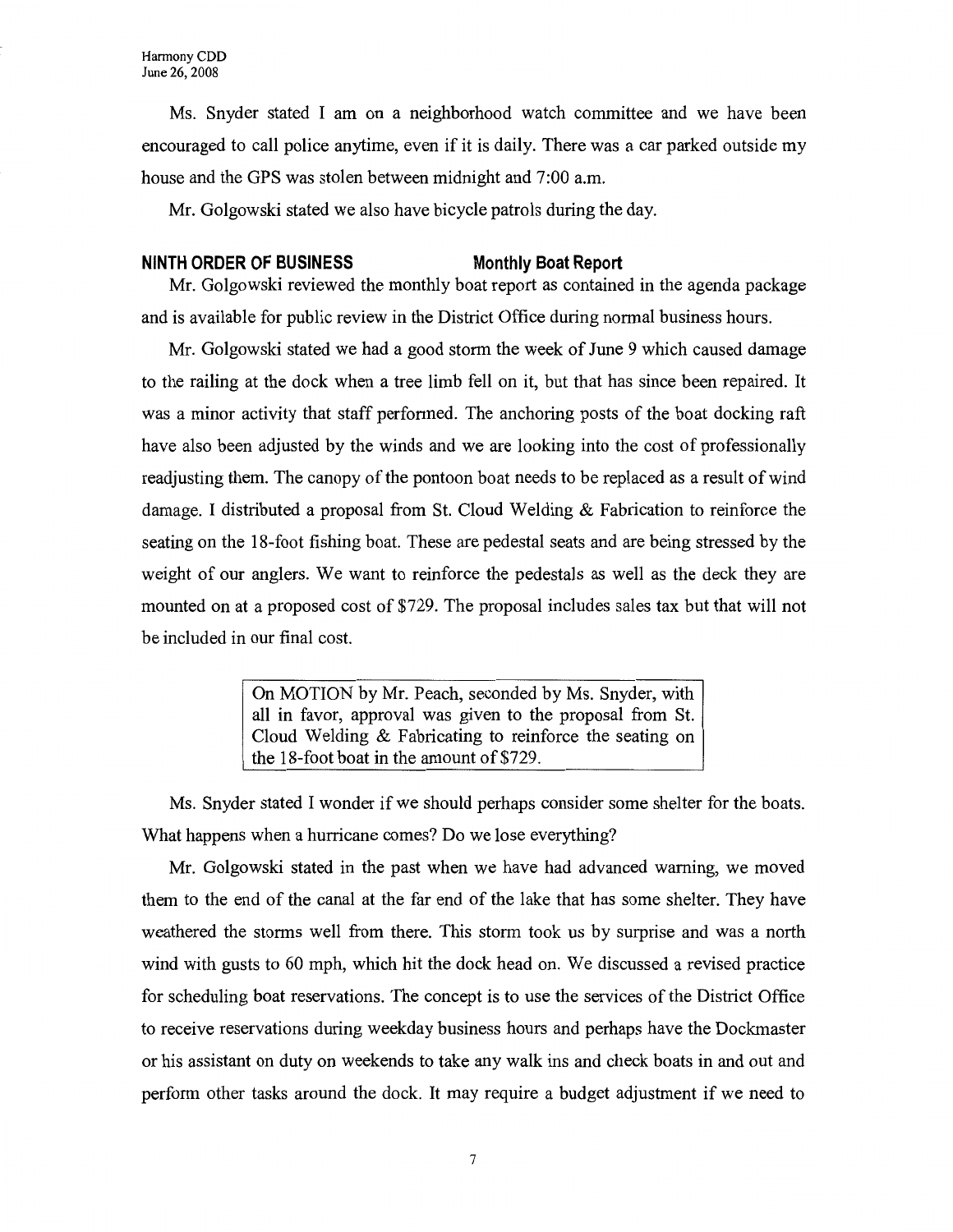hire an assistant to support this activity. The Dockmaster works on a part-time basis now, and I hope to bring something to you next month.

Ms. Snyder asked he will not be here during the week but he will be here on weekends?

Mr. Golgowski stated the hours may need to change in order to accommodate this. The idea is to keep it open some time during the week as well as weekends. Friday, Saturday and Sunday are the most active days. There are some fishermen who use the boats regularly during the week and are a little more independent as far as their use of the boats, but we still need to have support for them during the week.

Ms. Snyder stated we still need to check them in and out.

Mr. Golgowski stated yes.

Mr. Rich Marks stated Thomas Belieff cannot be in several places at once. Perhaps we can break up the availability of the boats and have a window be from dawn to 11:00 and then 11:30 or noon until 4:00. Right now four hours is the maximum time you can have the boat. Maybe we shrink it to a three-hour window. Then you only need him there in the morning to check them in. If they are late, that is too bad. People can be timely. When they return the boat after their time limit, he can check them out and check in the next group. Then he is able to notice any damage between groups. I noticed the carpet in the pontoon boat is tom up and that is something that would be noticed immediately and we can pursue that particular issue. We would have accountability of a scheduled check out and return of the boat which will eliminate the need for someone to be there at the whim of the residents. Whether we have an online reservation system or call Mr. Belieff for a reservation, we are still able to check on the availability of the boat. I do not know what else to do to make this a smoother operation.

Mr. O'Keefe asked what about asking for a volunteer? For their services, we can forego his security deposit. We could then have a volunteer at no cost to the District for residents who want to take out the boats.

Mr. Golgowski stated it is worth considering.

Mr. Peach stated we have the budget hearing coming up in August, and we need to take into account any changes that are being proposed. Otherwise we have to wait another year. We can present the options with the associated costs to present to the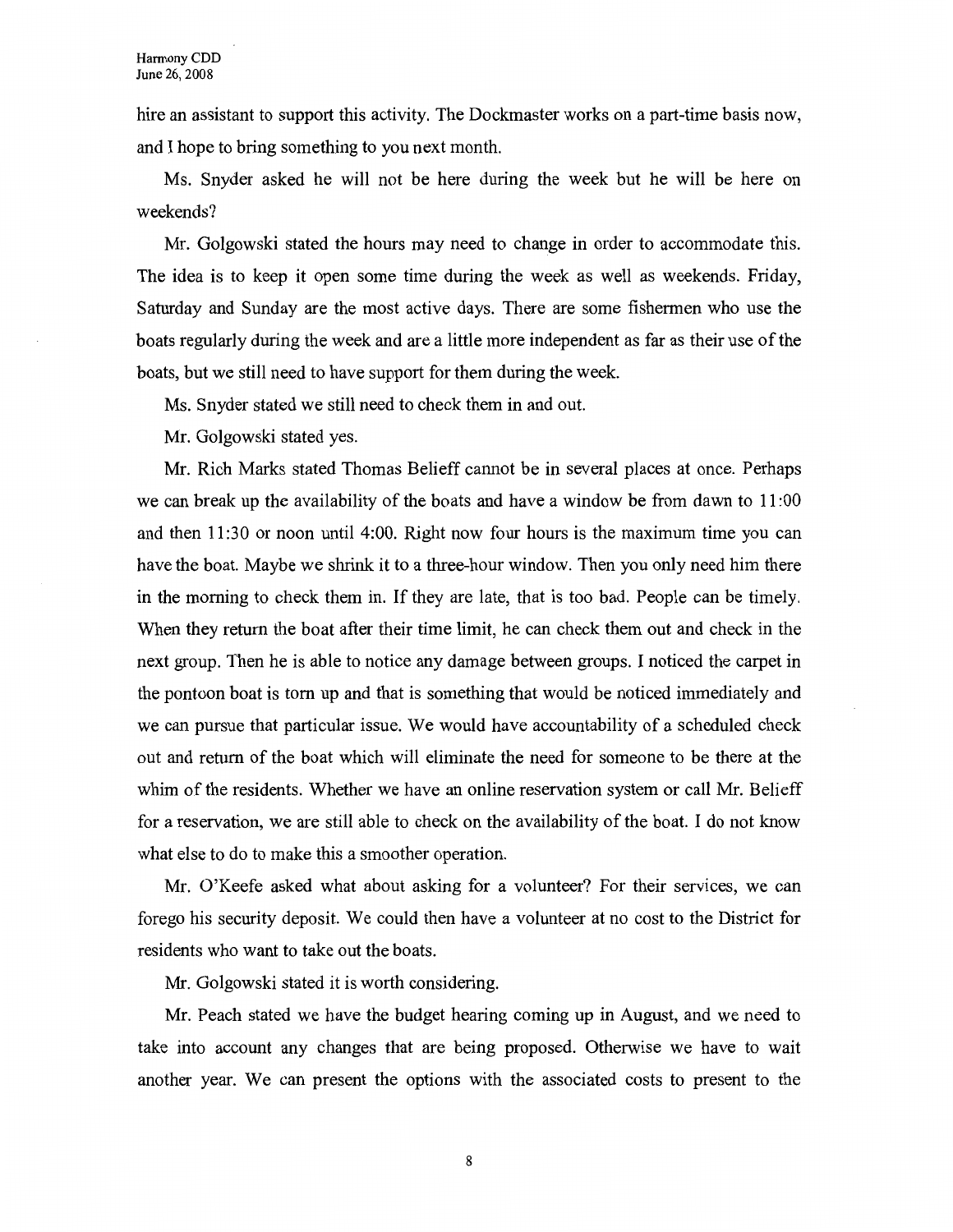residents for their information. If we have some options to look at, the budget hearing is an ideal time to look at that.

Mr. Fsadni asked regarding the deposit, is there something that the Dockmaster fills out to check the boats to make sure everything is fine?

Mr. Golgowski stated yes.

Mr. Qualls stated it is contemplated in the rules. It is the same thing when you rent a car. The user and Dockmaster both check the boat when it goes out and when it comes back. You want to check it before for pre-existing damage so you are not held responsible. A lot of these are policy considerations but I do not think they need to be made part of the rules. Policies are things we are going to change over time. We can place the policies on the website and if they do not work, we can easily change them. The rules need to cover everything but they do not need to go into detail. It is harder to change rules than it is to change policy.

Ms. Snyder stated I like the volunteer suggestion. I know that I could volunteer and all I have to do is look on the website to see if anyone is coming.

Ms. Kassel stated if we are taking the deposit on a credit card or a preauthorization through a reservation system, money is not getting spent, there is not much incentive for a volunteer. Perhaps we can have another incentive.

Mr. Peach stated we are a government but we have a payroll and obligations for that. To what degree can we use volunteers? If we do and we are giving some type of compensation, I am concerned with how we deal with that.

Mr. Qualls stated that is an excellent point.

Ms. Snyder stated there should be several residents who can spend a couple hours and protect the investment.

Mr. O'Keefe stated they are not an employee if they are a volunteer, so they would not be in violation of any labor laws. How they are remunerated is something we can discuss. But it will be at no cost to the District. We need someone there for accountability.

Mr. Peach stated I understand that, but when a business organization or company uses a volunteer, the labor department views it differently because you, in essence and in some manner, are using an employee. You do not have that issue with a non-profit organization.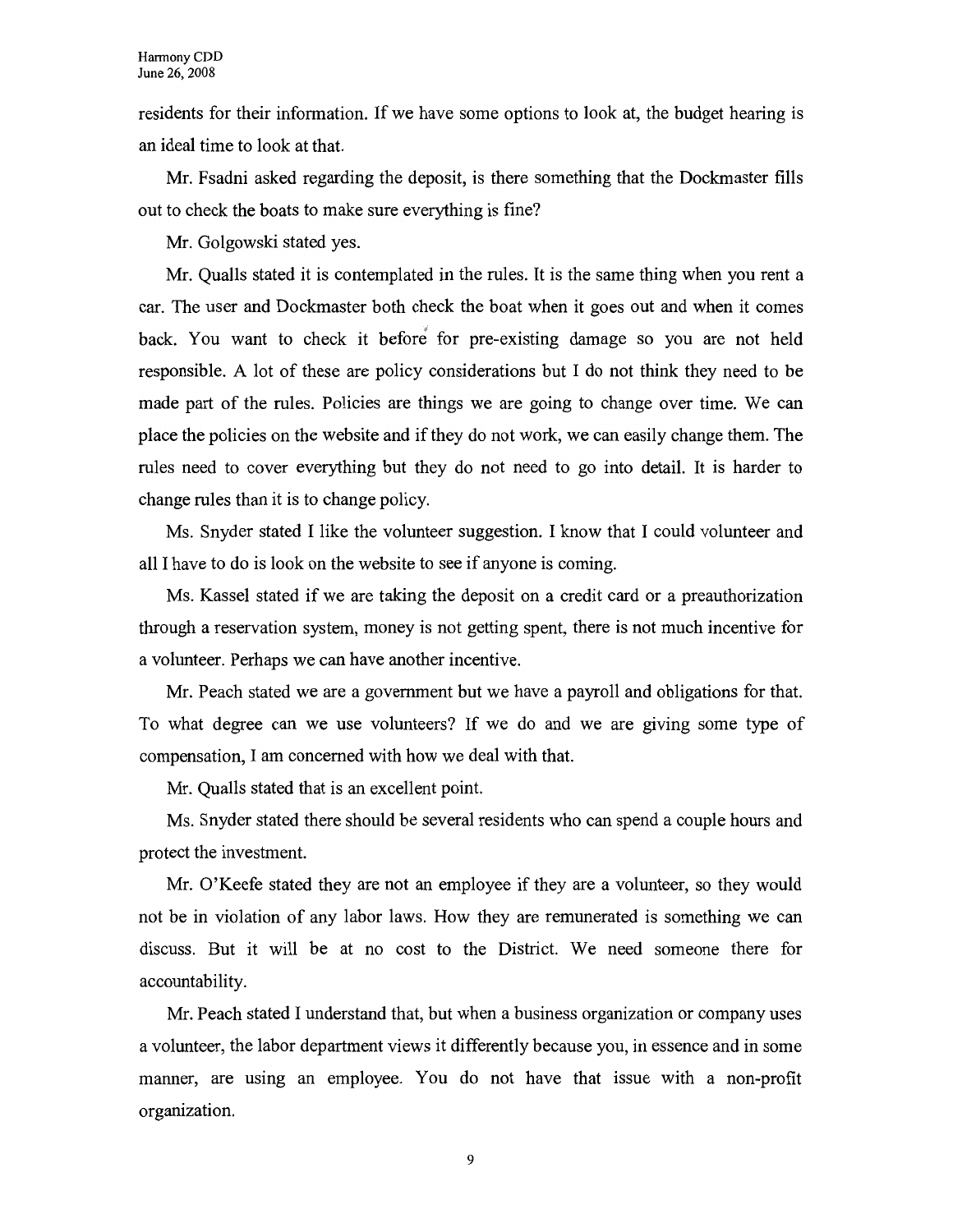Ms. McGinnis stated it will also involve workers comp issues.

Mr. Peach stated yes.

Mr. Golgowski stated the Dockmaster reports the need for some repairs, including carpeting. He is getting estimates on that. It is more involved than you would expect. The seating, the railings and the deck have to be removed to lay the carpet. The proposal I received was about \$1,500 to \$2,000 and it was mostly labor. The larger pontoon has an aluminum bumper on it. They have been getting beat up by coming in contact with things. Since the bumpier has been installed on the larger pontoon, it has been working great as far as protecting the hull. Mr. Belieff is working on a proposal for something similar on the smaller boat to include bumper guards on the pontoons as well as protection for the motor at the stem.

- Ms. McGinnis stated those boats only go 1.5 mph.
- Mr. Marks stated that speaks to the need for a deposit.
- Mr. Fsadni stated pontoon boats are very high maintenance.
- Mr. Golgowski stated they are very popular.
- Mr. Fsadni stated the tops get blown off every time the wind blows.
- Mr. Marks stated a check in procedure would help eliminate that.
- Ms. Snyder asked are there bumpers on the dock?
- Mr. Golgowski stated yes.
- Mr. Marks stated it makes you wonder what they are doing with the boats.
- Ms. McGinnis stated you have to try really hard to damage the boats.

#### **TENTH ORDER OF BUSINESS Supervisor Requests**

Mr. O'Keefe stated I will not be here for the August meeting.

Ms. Snyder stated I am also not available for the August meeting but I will be available to call in.

#### **ELEVENTH ORDER OF BUSINESS Audience Comments**

Ms. Kerul Kassel stated thank you for so quickly uprighting the trees that were blown down and for getting the shed at the dog park. It has been assembled. We are meeting with someone from agility to discuss guidelines and dates for dog agility for the community. We are working with Bill Fife to establish a time and reserve the dog park for that use so others do not come in and interrupt us while we are doing that.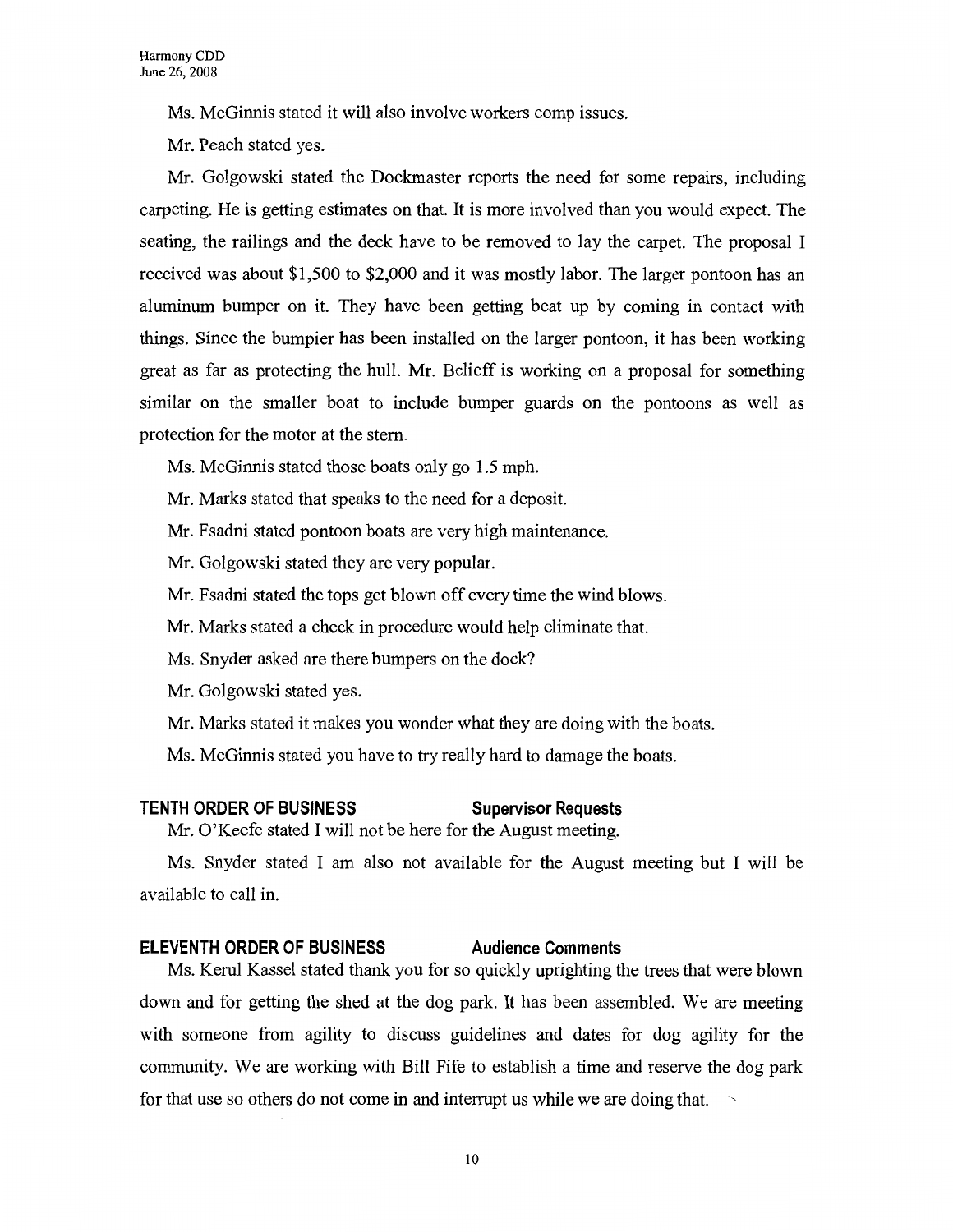Mr. Golgowski stated the Harmony Institute has some agility equipment that you may be interested in.

Ms. Kassel asked is there a warranty on the doggie pots?

Mr. Haskett stated there is a warranty. It is at least a year but I do not recall if it extends beyond that.

Ms. Kassel stated sometimes the hinges on the lid seem to go on the new ones. I have seen the new bag dispenser but it uses different bags. It is a strip that you pull out but it has a capacity for fewer bags. The original style of bag is the best bag in terms of ease of use. Because so many bags in the two-dispenser unit come in that model as opposed to the new one with the tab you pull, that requires less CDD attention to refill the doggie pots.

Mr. Haskett stated I will make note of that and we will look at options for more capacity.

Ms. Kassel asked is after dark trespassing at Ashley Park?

Mr. Haskett stated yes.

Ms. Kassel asked if we did not move the gate, would the security card system help with the problem?

Mr. Haskett stated the card system will not correct the problem we have now.

Ms. Kassel stated regarding the welding contract, we have a number of larger anglers who are using the boat and causing stress to the seats. Will this company take that into consideration?

Mr. Golgowski stated yes.

Ms. Kassel stated there should be some kind of warranty. I hate to spend that money and have to redo it.

Mr. Golgowski stated that is the purpose for the work.

Ms. Kassel stated regarding the boat reservation system, we discussed having an online reservation system to reduce the need for people to have to pay attention to it. If someone wants to reserve it on Sunday morning and goes online, their reservation will go into the system and show that it is available. It will take their deposit or at least preauthorize their credit card and then no one has to deal with it. When a reservation comes in, it should be able to send a text message to Mr. Belieff's phone so he becomes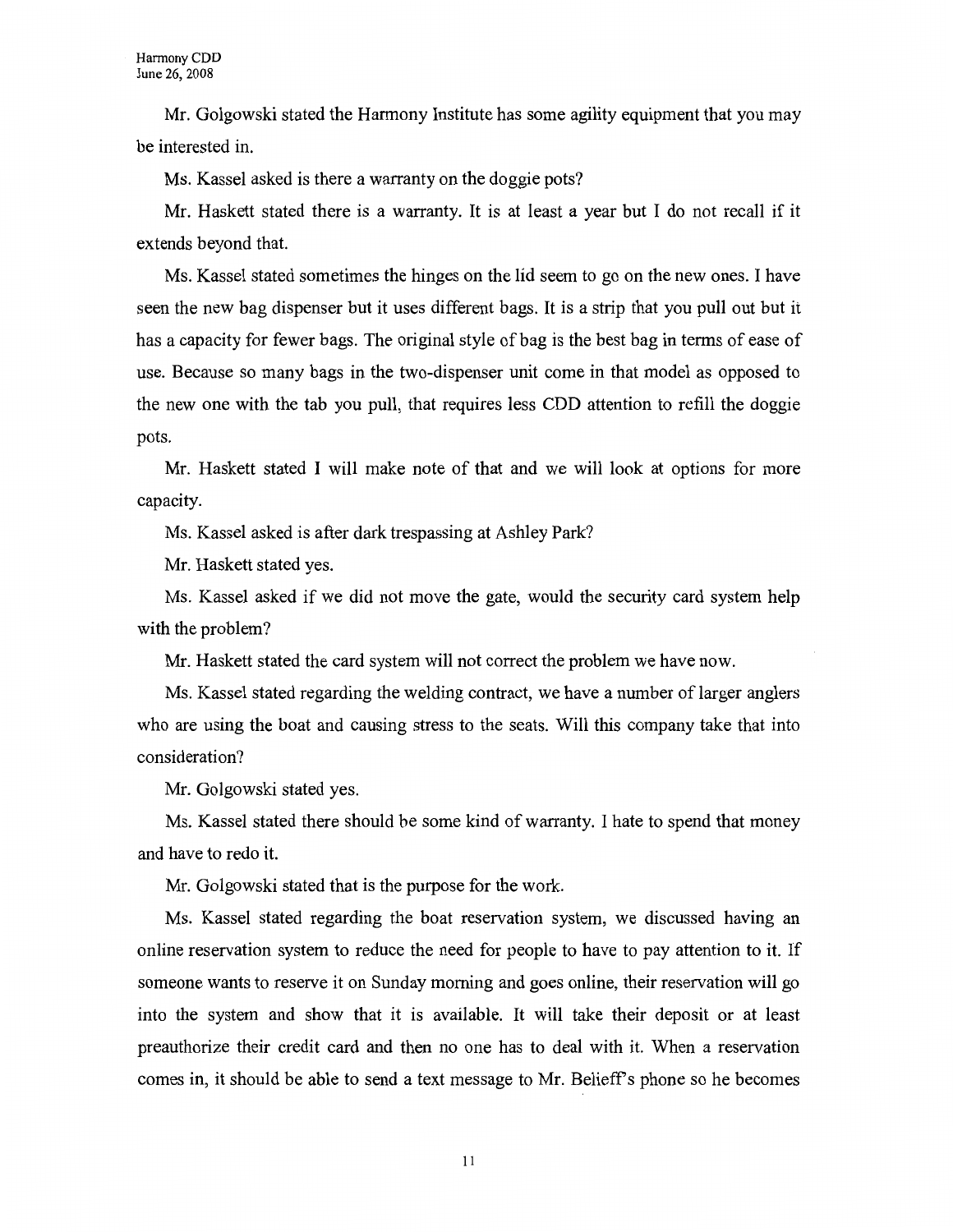aware of the reservation. Perhaps there is an easy way of doing that with the reservation system.

Mr. Fsadni stated it depends on which credit card system you are using. It can send a text message or an email.

Ms. Kassel stated it should go to his cell phone so he does not have to constantly check his computer. This is an idea to automate the reservation system, so there is very minimal labor involved. It may make it easier for Mr. Belieff so he does not have to field as many phone calls and make returned phone calls.

Mr. Mark LeMenager stated I have numerous questions with respect to the budget that was posted on the website. It was pleasant to see actual expenses included as well as projections. I noted on the materials posted on the website, there was an error in the narrative. Five pages were repeated and I think you meant to post narratives for the maintenance side and there was nothing posted for maintenance items. Does the developer pay any on-roll assessments?

Mr. Moyer stated yes. Anything that is platted is on roll. Anything that is not on the roll is for parcels that are unplatted at this point.

Mr. LeMenager stated I note in projected expenses for 2008 that we assume everyone paid their taxes on time in November 2007. The discount is the same as what is in budget. That implies you must have gotten all the money in and it was paid on time.

Mr. Moyer stated if you have a mortgage, that is not surprising.

Mr. LeMenager stated this means you had 100% compliance in people paying their taxes on time.

Mr. Moyer stated obviously not because we are still owed monies that we anticipate getting through the tax sale process.

Mr. LeMenager stated in which case, the tax discount cannot be correct.

Mr. Moyer stated I show that we budgeted \$35,000 in discounts and we have only realized \$27,000 in discounts.

Mr. Golgowski stated we may not be able to answer all your questions this morning. We can at least hear your comments.

Ms. Snyder stated if a house went into foreclosure after November, the taxes would have been paid, if that is what you are talking about.

Mr. LeMenager stated that is what I am talking about.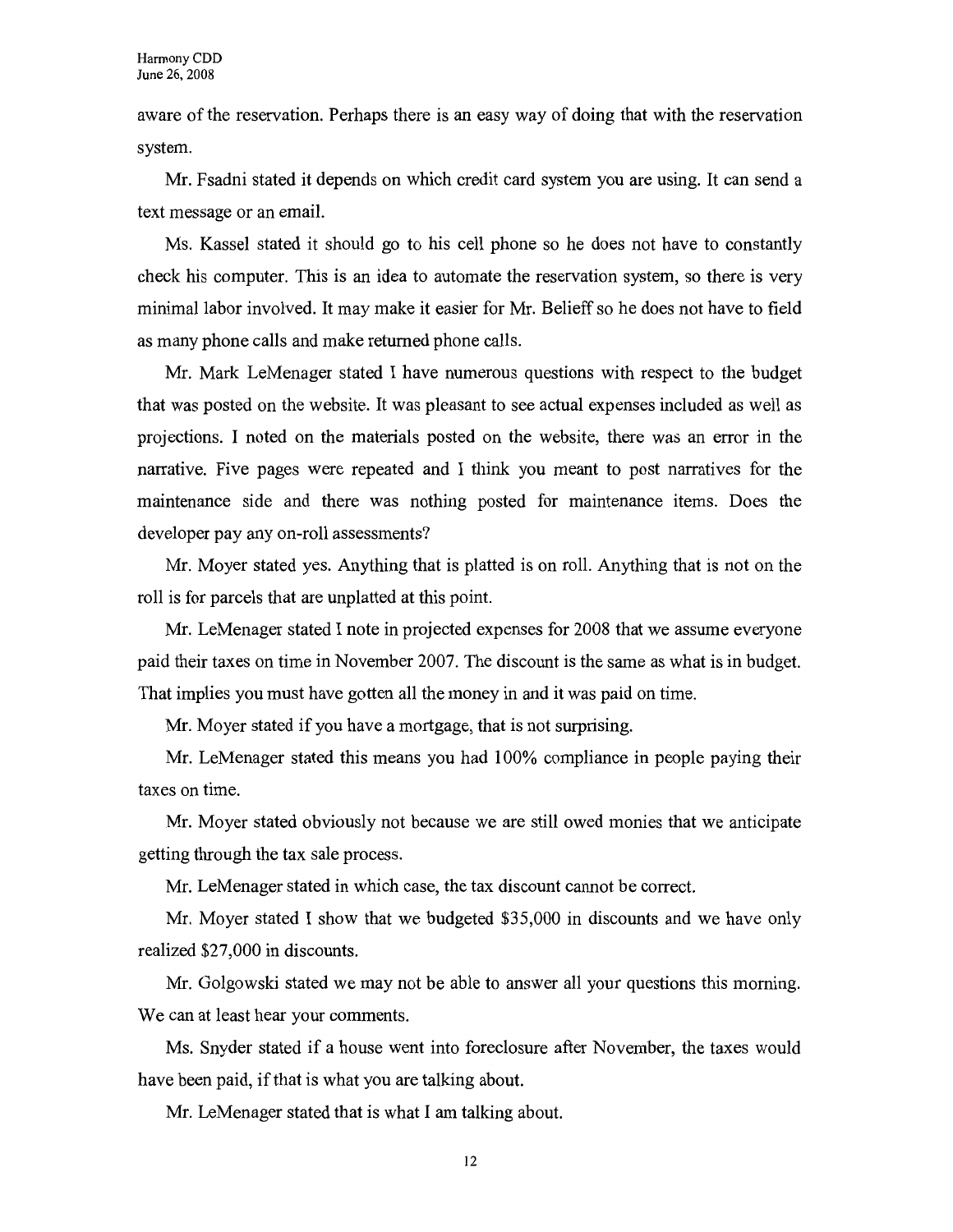Ms. Snyder stated if a house goes into foreclosure in December or anytime after that, the taxes would have been paid.

Mr. LeMenager stated if the house went into foreclosure, it is probably because they were not paying anything.

Ms. Snyder stated the mortgage company would have paid it.

Mr. LeMenager stated I agree, to the extent there was a mortgage on it. With respect to interest on our investments, given the fact that you are projecting we will start the year with a balance of \$400,000, why is there no interest in the revenue budget. I am using the budget provided on this website.

Mr. Moyer stated maybe we need to get you an updated budget. In the revised budget, we are showing \$25,000 for interest, which is about 2%, and that is probably overstated a little. We are earning between 2.25% and 1.75% depending on the investment.

Mr. LeMenager stated I note that with respect to the meetings of this Board, the budget reflects an entire year's worth of meetings but you never meet in December. Why not budget for 11 months?

Mr. Moyer stated this is a budget, not an authorization to spend. We may end up having 12 meetings a year. We cannot say for certain that we will have only 11 meetings. Even though we may not meet in December, we may meet twice in another month to conduct business as necessary.

Mr. LeMenager stated with respect to District engineering, we are proposing a 46% increase over 2008, which is a large increase, similarly with auditing. You are proposing double the projection for 2008 and it seems like a large increase. There is an item for professional services for calculation of special assessments. That is paid to whom?

Mr. Moyer stated Severn Trent.

A Resident stated they need to answer your first question about the 46% increase for engineering.

Mr. Moyer stated the budget at this stage is generated by historical expenditures. The engineer this year has done a lot of work on a variety of issues, most notably sidewalk repairs and surveys, and that accounts for that increase.

Mr. LeMenager stated you simply copied the budget from last year but you underspent it by \$8,000. The narrative indicates that it is based on actual expenses and my point is that you have not based it on actual expenses.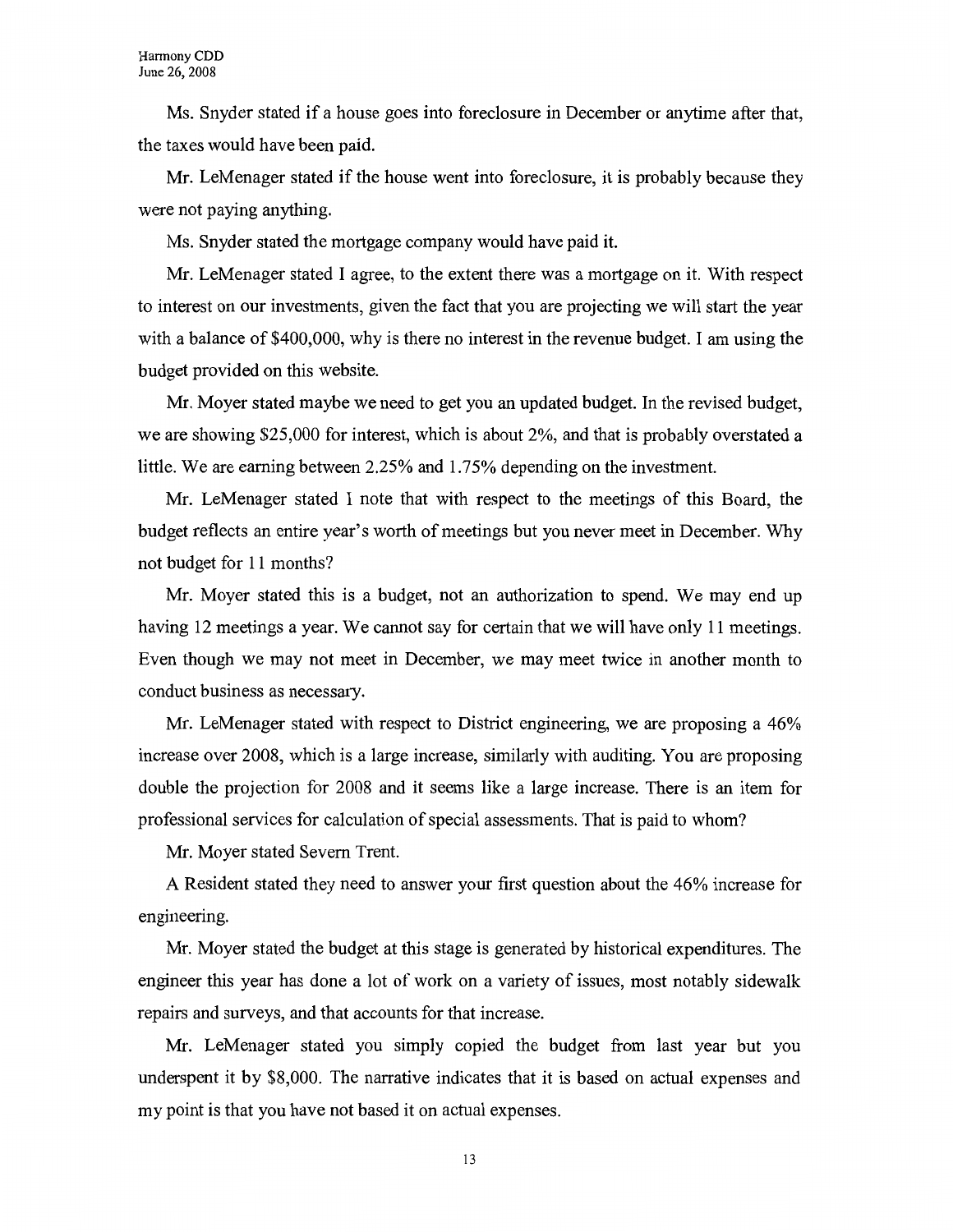Mr. Moyer stated we will look at that. The budget we received yesterday does not match what you are looking at. We will get your comments into the record and we will address those issues.

Mr. LeMenager stated the administrative item for fee collection, the actual expenditures as well as the budget for 2007 was quite astronomical in comparison. What changed to get it down?

Mr. Moyer stated it is an accounting issue. If you look at discounts, at one time they were all under one line, and it was broken down so we now have collection fees as a single charge and discounts are shown under net of revenues.

Mr. LeMenager stated there are no narratives for maintenance on the website. I presume they are in the new package.

Mr. Moyer stated yes.

Mr. LeMenager stated under maintenance for landscape, you removed the names of what phases 1, 2 and 3 are. It might be useful for people to remember what they are, specifically phase 3 which is Long Park East. With respect to landscape, I also note that unlike parks, ponds are lumped into one huge item. We have 10% of the entire budget in one line item called ponds. I suggest we break that down by neighborhood like we do for parks. It might be a useful thing.

Mr. Moyer stated I appreciate your desire for specificity but aquatic maintenance is not to the level where we can say that for Pond A, we know with certainty we are going to spend a certain amount of money. It depends on the aquatics that grow within the ponds. We may have an area within the District with an aquatic problem that takes more resources to address than another pond. If you have the mindset that you do not want to pay your assessment because no one comes to treat your pond, that is a good thing because there is balance in your pond so the aquatics are easily maintained. We look at it as a system-wide function where we have to treat ponds for water management purposes. It may not be uniform. If one subdivision has three acres of ponds, and the total system is 100 acres, you would expect that we would spend 3% of the budget on a three-acre pond. That may or may not be the case.

Mr. LeMenager asked are all the ponds are connected?

Mr. Moyer stated yes, they are all part of an integrated water management system.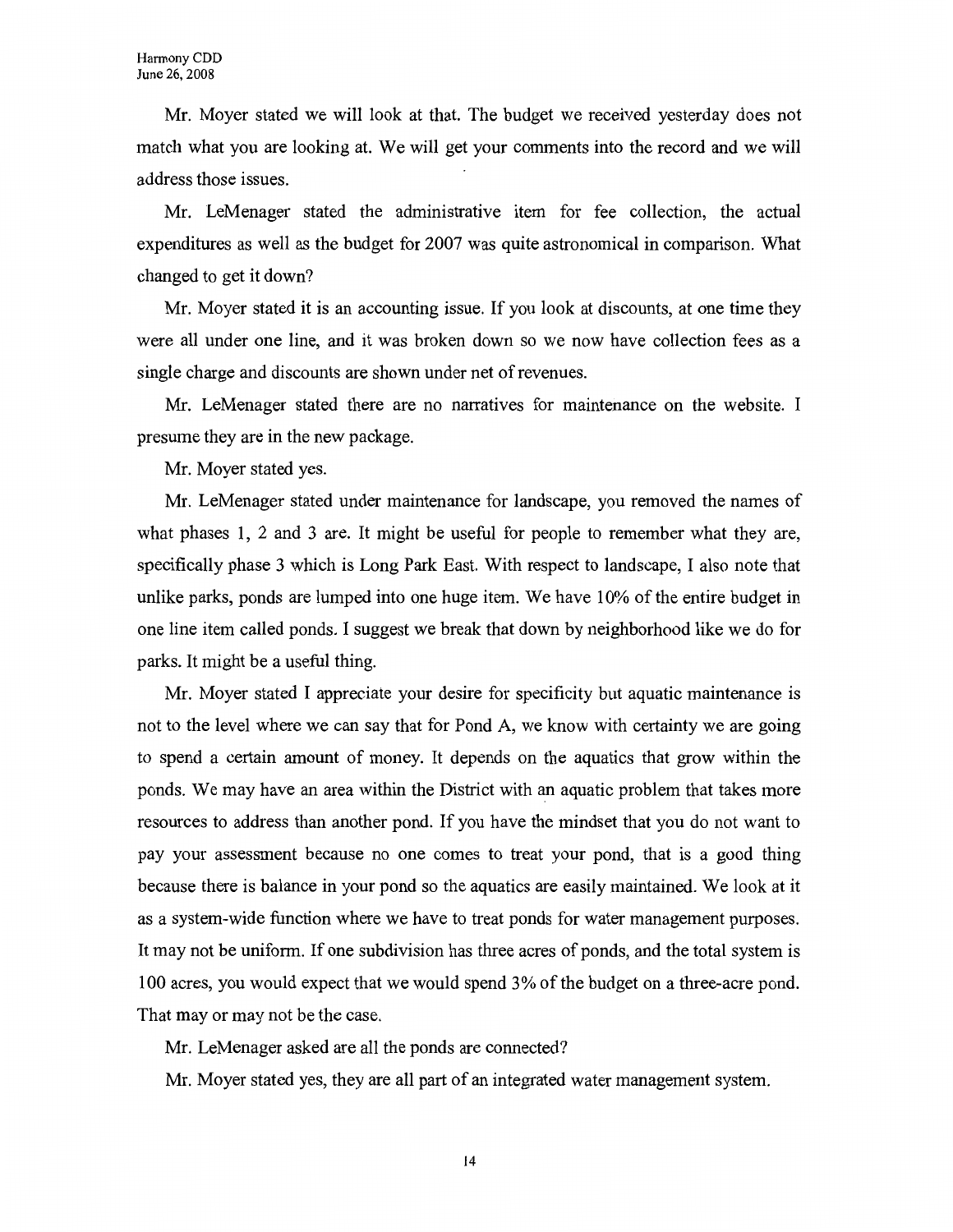Mr. LeMenager stated you added tree trimming which is a great idea. I noticed Celebration CDD trims trees at the proper level for hurricane protection. Is this for all trees on CDD property or specific trees?

Mr. Haskett stated I met with a couple arborists who looked at the trees. The budget number from the workshop is for COD-maintained boulevards, which includes Schoolhouse, Five Oaks and Cat Brier. They did look at the entire community and that will be addressed at the budget hearing.

Mr. LeMenager stated I certainly favor doing it community wide which is a safety issue for hurricanes. We need to address the issue of tree trimming. I thought it was an excellent idea. Miscellaneous services looks like it previously was just for pet park management, which was budgeted at \$3,600. We are projected to spend \$2,000 in 2008, yet we are proposing a budget of \$10,000 for 2009.

Mr. Moyer stated given the overall magnitude of the budget we are talking about, \$10,000 in miscellaneous on a \$641,000 budget is not excessive. It is a minor amount.

Mr. LeMenager stated pennies add up to dollars.

Mr. Moyer stated you sat in this meeting today and listened to a variety of comments from your neighbors on additional services that the District is being asked to perform. If we reduce this budget to the lowest possible level, then we do not have the ability to replace the carpet in the pontoon boat. If we do not have these kinds of miscellaneous categories in our budget, we would not be able to do that or to have the reinforcements welded onto the boat seats. You need to be careful in terms of deleting all things we determine to be contingency or miscellaneous. Look at the amount in context with the total budget. On a \$641,000 budget, \$10,000 for miscellaneous is not out of reason.

Mr. LeMenager stated the budget for Other totals \$136,000.

Mr. Moyer stated I am looking at landscape.

Mr. LeMenager stated I am looking at Other Miscellaneous Services. My comment is not with respect to management of the landscape; my comment is with respect to the category of Other Miscellaneous Services.

Ms. Kassel stated we also have 30% more pet park.

A Resident stated he did not ask you to delete any items. He just asked why it is more than last year.

Mr. Moyer stated this is not a debate. I sensed the reason for the question.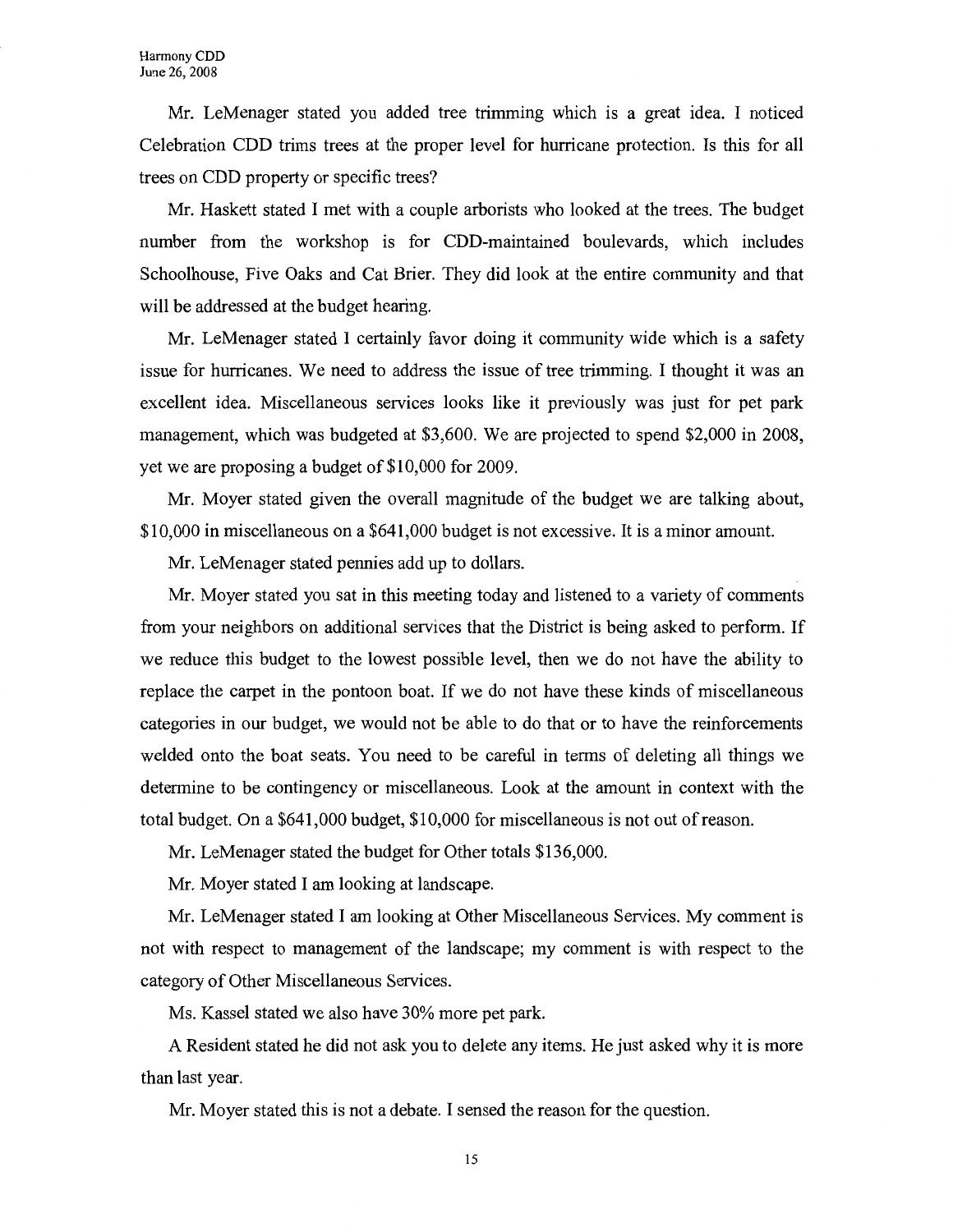Harmony CDD June 26, 2008

Mr. LeMenager stated I want to be sure I understand before I put some proposals on the table. There is a mathematical error in what is on the website because you subtracted reserves from the fund balance. If you say we are starting the year with a fund balance of \$400,000 and we have zero change, we will finish the year with \$400,000, not \$180,000. You are saying with respect to reserves is that you want to make sure the fund balance does not go below \$50,000 to cover any shortfalls during the first quarter. Over the past two years, we spent considerably less in 2008 than what was budgeted. According to your figures we will end up with over \$400,000 in the bank when according to your own admission, you think we only need \$225,000. With respect to some of the smaller items in this budget, we have plenty of cash in the bank. I do not know if the purpose of the CDD is to create this massive fund for the future. Last year there was much discussion with respect to the reserve for the first quarter. That was pushed through and we now see it has gone much better than planned and we are sitting on a pile of cash. Should we not think about getting that down to the level of reserves that you think we should have? One thing I want to see is a cash flow analysis showing the amount of money you want to make sure we have for the first quarter. I do not think we need as much as you are projecting. On a financial basis, what was actual lowest balance during fiscal year 2008?

Mr. Moyer stated we will provide that information; that comes from bank records.

Mr. LeMenager stated I do not disagree at all with the need for reserves but I disagree in having \$400,000.

Mr. Moyer stated keep in mind \$223,000 of that is the reserve for first quarter operating cash. As I am sure you are aware, we do not receive money from the tax collector until mid-December.

Mr. LeMenager stated I appreciate what you are saying, but \$50,000 of that is the self insurance reserve and the other is first quarter operations. I know that for 2009, it is being proposed at the same amount as 2008 and I find it hard to believe that a detailed cash flow analysis would come up with \$173,924.

Mr. Rich Marks stated regarding the posting of the rules on website or sending an eblast, perhaps we can hold off until we get them nailed down if there are a lot of changes. Mr. Evans talked about the parking situation at Lakeshore Park. I noticed the Flag Day festival was awesome but there were a lot of cars parked there and along the bike path. In the spirit of the paths and jogging trails, are the bike paths meant to be parked on?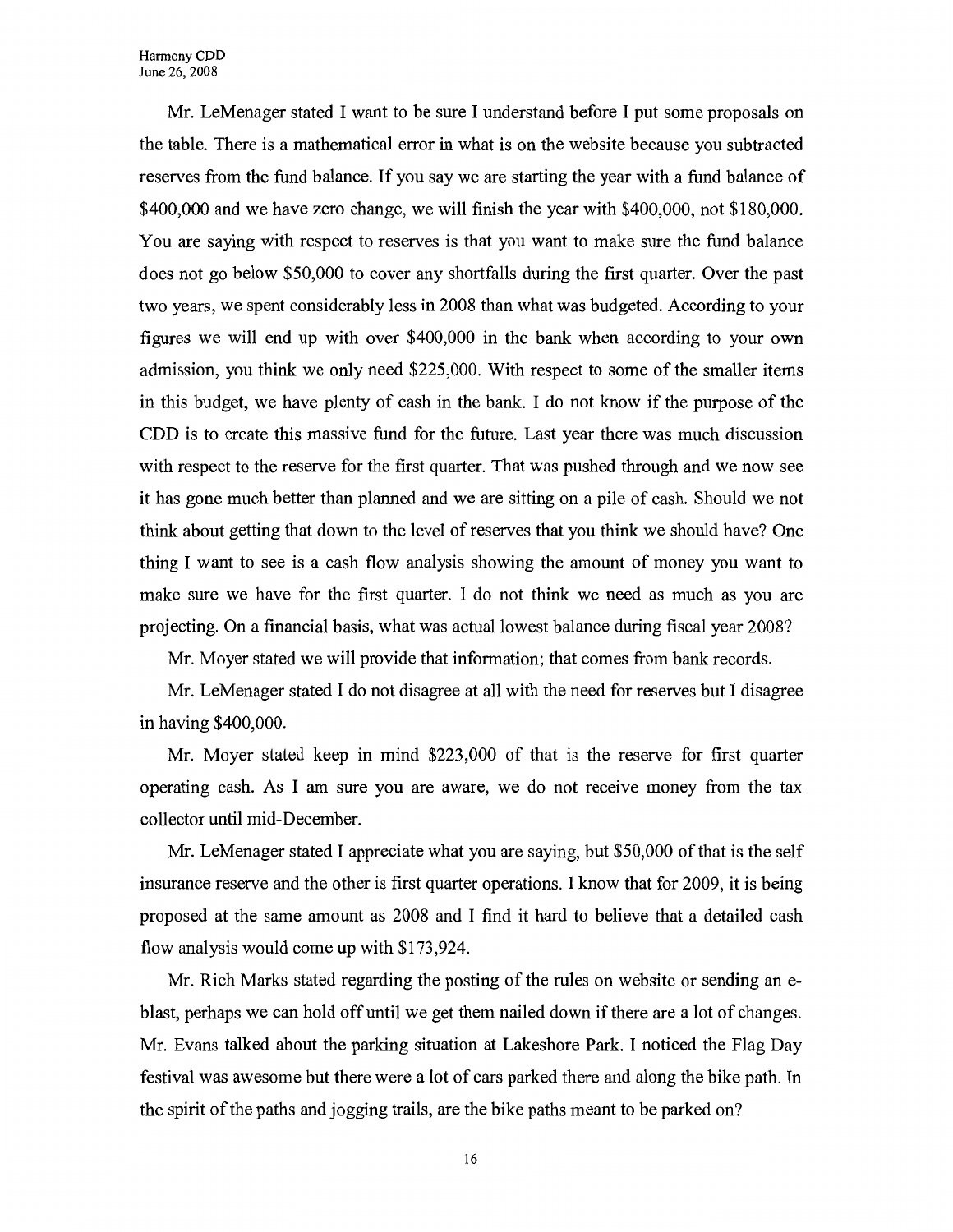Mr. Golgowski stated no.

Mr. Marks asked could we have a sign that no parking is allowed on the bike path? That park will get more and more use.

Mr. LeMenager stated the problem is we do not own the roads. The County owns them. The County Commission has to approve how we will use this roadway.

Ms. Kassel stated we can ask the County to paint those areas with yellow that are for no parking.

Mr. LeMenager stated that is correct, but my point is we have to request it of the County.

Mr. Golgowski stated that is correct.

Mr. Fsadni stated it will make it easier for deputies to write tickets.

Mr. Marks asked is that something the CDD can take action on or should a resident go to the County?

Mr. Moyer stated you residents vote. The CDD does not.

Ms. Snyder stated I think it would also be good to put up No Parking signs. Everyone pulls up along there to pick up their kids after school.

Mr. Marks asked are you saying even from an unenforceable standpoint that we should still put up No Parking signs even though we cannot do anything about them?

Ms. Snyder stated I think it is enforceable. Any deputy driving along there can put a ticket on the car.

Ms. Kassel stated it would be cheaper to have a stencil that says No Parking that you just spray it with yellow paint. The CDD does maintenance and can easily do that across the street from the park. You do not have to buy or install a sign. It is effective and it is posted.

Mr. Golgowski stated these are County streets and they have uniform standards for signage and what goes on their streets.

Ms. Kassel asked you do not think that is viable?

Mr. Golgowski stated it is the County's call. We can request it of them, but we cannot mark up the streets on our own. The curbs are theirs, too.

Mr. Marks stated we noticed at the Ashley Park pool, the shower runs non-stop. The soffits at the gate facing the pool on both comers are damaged.

Ms. McGinnis stated one has been removed and one has been tom.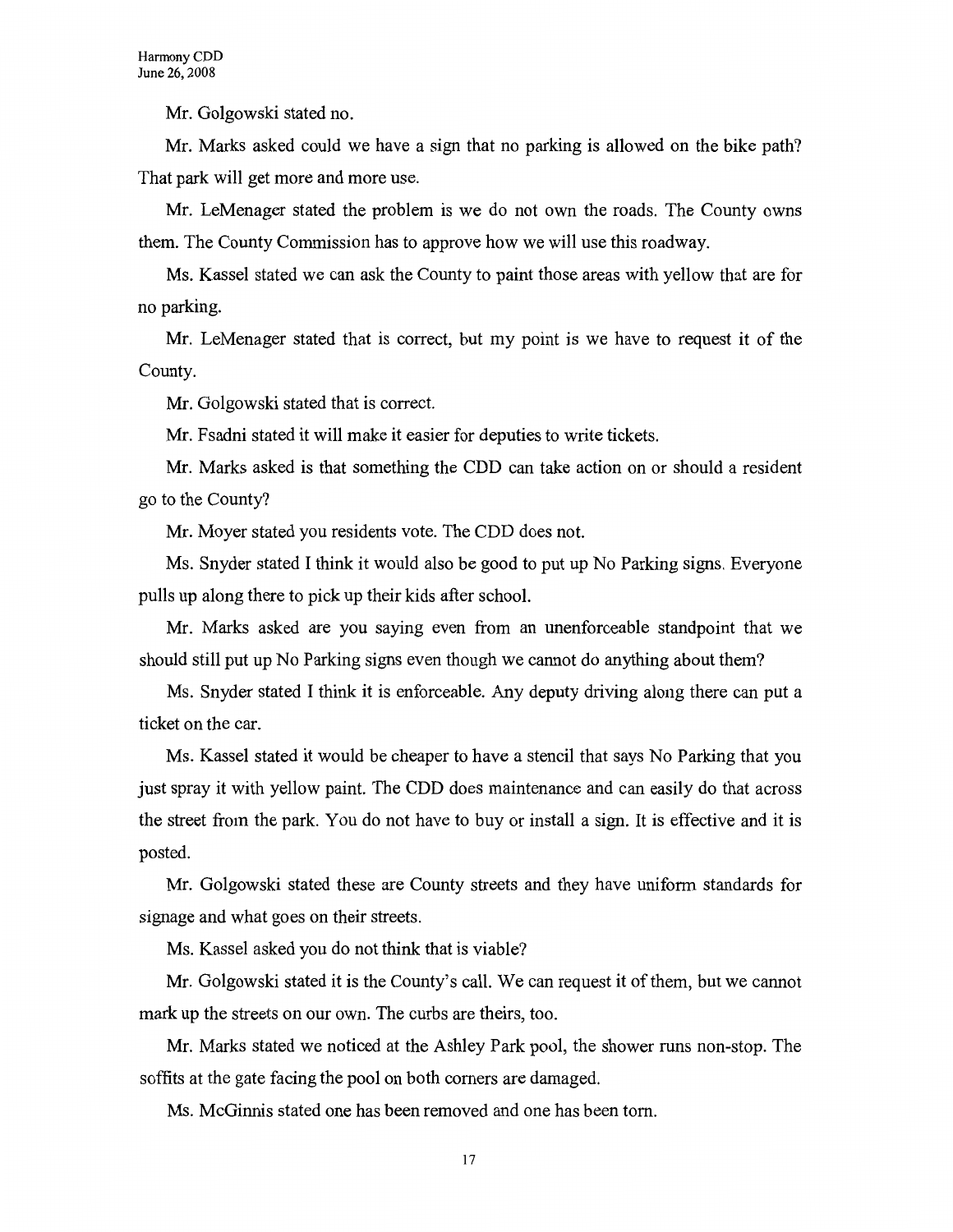Mr. Haskett stated they were blown out a few weeks ago and were replaced. The storm that hit recently they were blown out again but they were nailed in a little better this time. It was not vandalism but it was wind damage. The Development Company personnel repaired the damage at no cost to the District. The part has been ordered for the shower and it has been adjusted so that it does not drip as much.

Mr. Littler stated there is a beeper that goes off in the pool house whenever there is a lightning strike and it may beep for days.

Mr. Haskett stated that is an issue for Sentry Management to address. That is the fire alarm panel for the triplex units within Ashley Park.

Mr. Littler stated I sent an email to Sentry Management last week regarding that issue. Sentry Management sent an email to DR Horton. DR Horton sent an email back to Sentry Management.

Mr. Haskett stated I am aware of the emails and that has been corrected so they all know who is responsible.

Mr. Littler stated the alarm is very annoying. Who do I call?

Mr. Haskett stated Sentry Management. They have the contract to maintain the fire sprinklers that are included in your HOA dues.

Mr. Marks stated the drinking fountain by the volleyball court is unplugged. When it is plugged in, it runs nonstop.

Mr. Haskett stated it has been repaired.

Mr. Marks stated there has to be a way to where the CDD and HOA can fight this together. With the lawns with St. Augustine that run into the street, can the CDD take action against those offending plants that run out of their yards and onto the streets and encroach on CDD property.

Mr. Moyer stated the streets are County property.

Mr. Golgowski stated it may be an HOA issue since it is for private lawn maintenance.

Mr. Marks asked is there simply no way to try to leverage the symbiotic relationship between the CDD and the HOA to the betterment of both parties?

Mr. Qualls stated the District can enter into an agreement with any party.

Mr. Moyer stated we can do a lot of things through agreements but in terms of spending public money on private property, we cannot do that.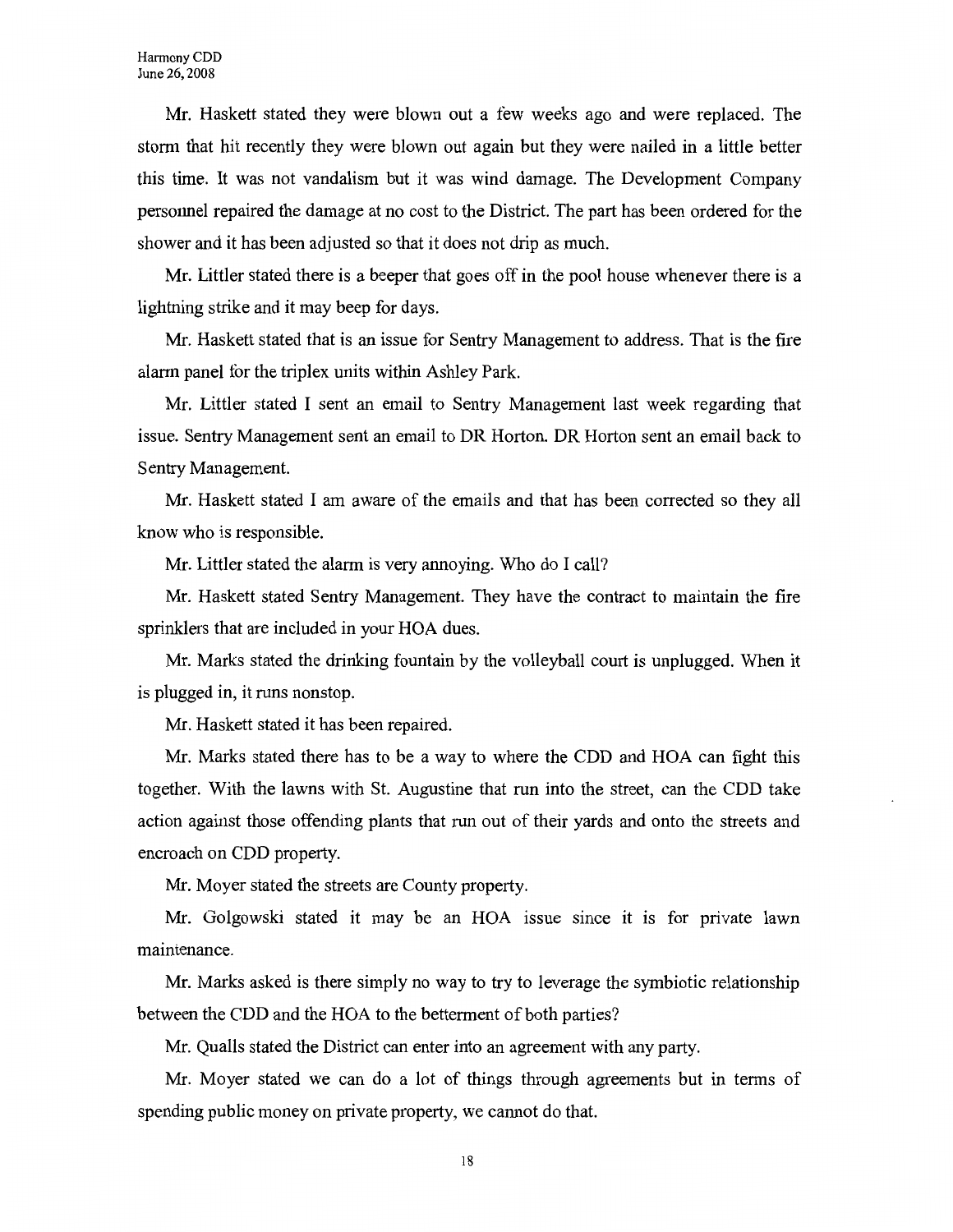Ms. McGinnis asked what could the partnership be?

Mr. Moyer stated if we have a landscape contractor and the HOA wanted to enter into an agreement for the CDD contractor to maintain private property, that may make sense because there are economies of scale, but the actual payment has to come from the HOA to the CDD pursuant to a contract.

Mr. Marks stated there is a very narrow list of allowable investments.

Mr. Moyer stated that is correct.

Mr. Marks stated I am thinking the HOA can borrow money from the CDD for a certain rate of return that will benefit the CDD and then go after some of these people who are not in compliance.

Mr. Moyer stated Chapter 218, Florida Statutes, has a list of authorized investments and we use the simplified investment policy of the State, including money markets, certificates of deposits, State Board of Administration. There are only four categories where we can invest and that does not include loaning money.

Mr. Peach stated the work done for four-laning U.S. 192 was done a number of years early because of an agreement with the DOT and CDD. That is an example of what we are talking about. In my HOA, I was notified of some stricter rules that the State passed for HOAs regarding work done for people who are behind in property maintenance. You might take a look at the newer regulations. I think in August or July, there are some new things taking place on HOA regulations State wide.

Mr. LeMenager stated we had a lot of rain in the past eight to ten days. I still see huge amounts of reclaimed water irrigating the lawns. Do we not have lawn sensors in the common areas? We are spending a lot of money on it. I turned it off on my own yard.

Mr. Golgowski stated the central controller has been out for a while. I expect it will come back online perhaps today or tomorrow, so that will stop them from running. There is no doubt it has been overwatered.

Ms. Kassel stated I noticed you added a column for the increase/decrease for the assessments in the budget and I want to say thank you.

Mr. Dave Lehman stated the new soccer field and basketball court, I do not think we got our money's worth. I think it was a good idea but improperly executed. The basketball court holds water and was poorly constructed. The half court next to it does not collect water. I also checked the ones at the elementary school and they do not collect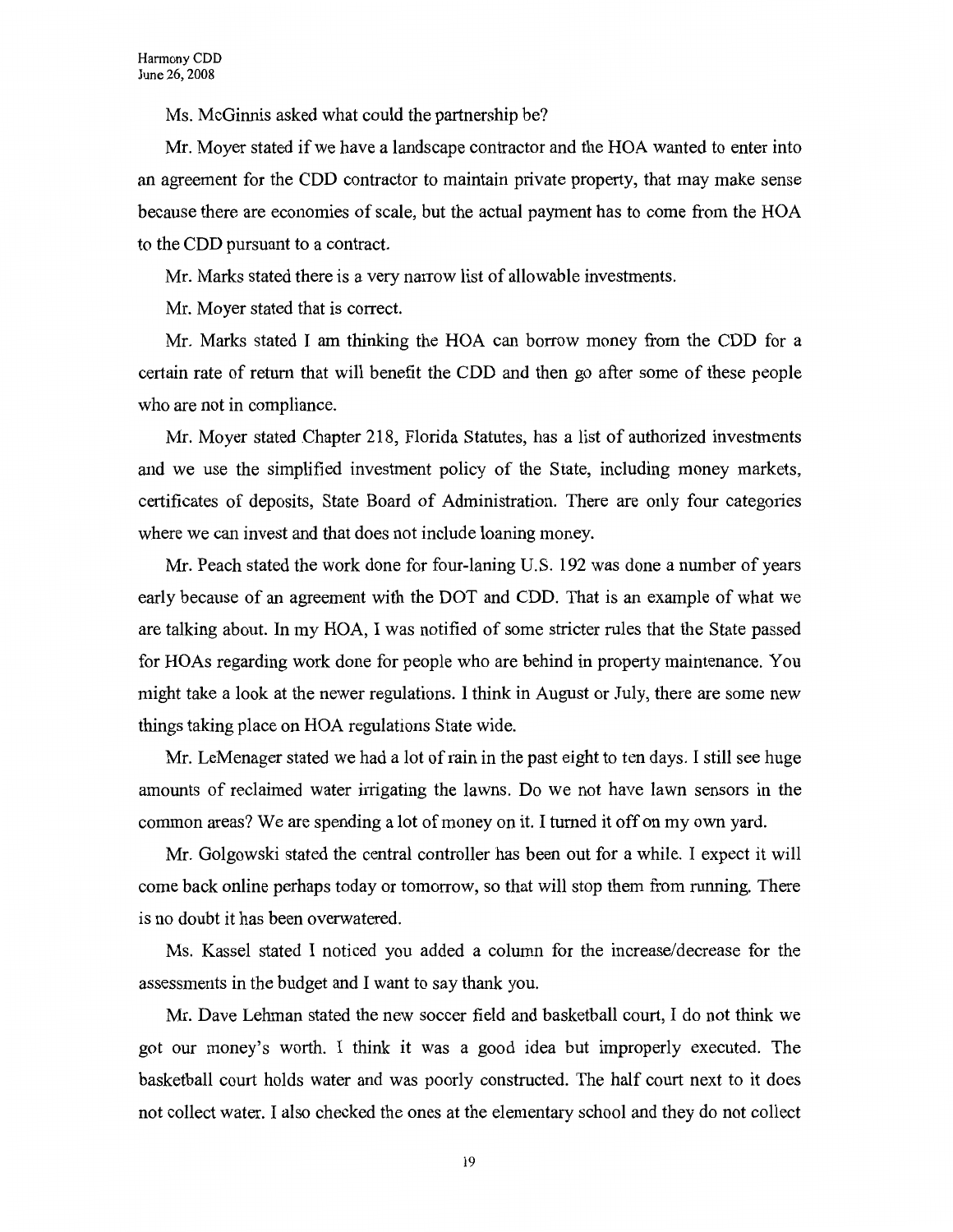water. You painted it sunshine yellow and that creates a lot of glare. It takes 15 to 20 minutes for your eyes to adjust to be able play on that surface and the paint does not permit the water to dry off as fast. They put wood chips around the edge. They wash onto the court and it is dangerous to play on even when dry. We spent a lot of money on it but it cannot be used most of the time. For the soccer field, all we needed was a couple goals. The grass that was there was fine. Now there is Bermuda turf there. Does that not cost a lot more to mow Bermuda? There was no discussion outside of the CDD Board as far as what we wanted. I feel that we have been ill served in this way. Now we are stuck with the maintenance, but things should be done at the basketball court. Remove the wood chips right away and if you have to put down something, use gravel so it does not wash onto the courts. In the future please discuss with us what is going on so that you can get a sense of what people want. I understand we have a lot of money, but that money comes from the residents.

Mr. Marks stated at Disney they squeegee the streets when they have water. It would be very inexpensive if we could put some squeegees in the boathouse for people to push the wood chips off the court.

Ms. McGinnis stated if that is a structural issue, then we need to look at the warranty for the work.

Mr. Haskett stated I will check with them. When it was sealed, it eliminated the porousness of the concrete, which is the reason for the two puddles. It will be addressed and taken care of. I am sorry you do not like the color. We looked into green but people would have complained it was too hot.

Ms. Snyder stated I have heard comments about the volleyball court. Can ropes or something be put up for boundaries?

Mr. Haskett stated the activities director is looking into it. Keep in mind, if they are not attached well, they will disappear.

Mr. Marks stated I voiced an opinion on the turf and they said Bermuda was more durable for stampeding children than St. Augustine.

Mr. LeMenager stated as the person who lives directly across from the soccer field, it is very popular. Who pays for painting the Harmony symbol in the middle?

Mr. Haskett stated the residents are not paying for it, either through the CDD or the HOA.